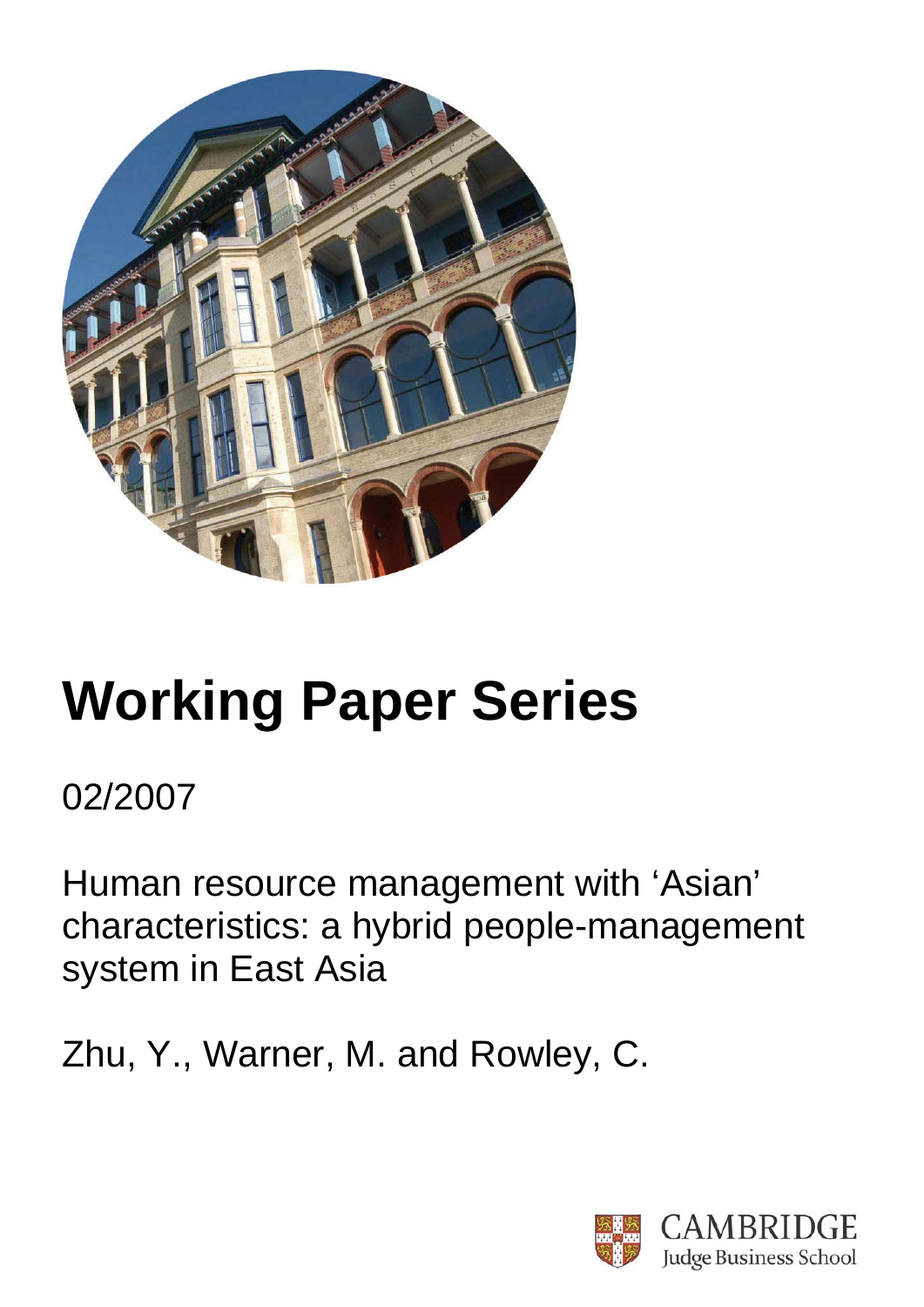These papers are produced by Judge Business School, University of Cambridge. They are circulated for discussion purposes only. Their contents should be considered preliminary and are not to be quoted without the authors' permission.

Author contact details are as follows:

Ying Zhu Dept of Management University of Melbourne y.zhu@unimelb.edu.au

Malcolm Warner Judge Business School University of Cambridge m.warner@jbs.cam.ac.uk

Chris Rowley Cass Business School City University c.rowley@city.ac.uk

This paper is forthcoming in the *International Journal of Human Resource Management*.

Please address enquiries about the series to:

Research Support Manager Judge Business School Trumpington Street Cambridge CB2 1AG, UK Tel: 01223 760546 Fax: 01223 339701 E-mail: research-support@jbs.cam.ac.uk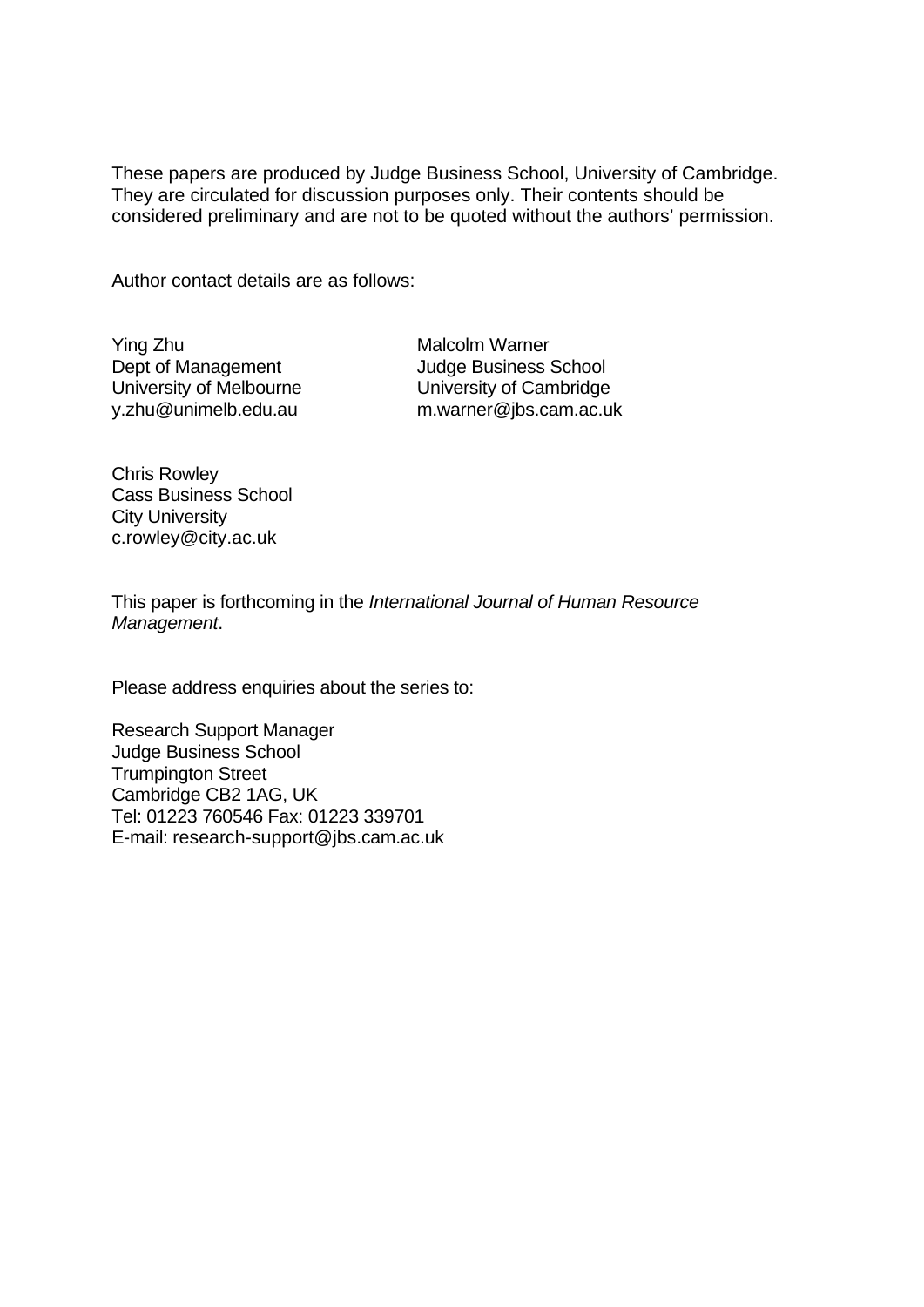# **Human Resource Management with 'Asian' Characteristics: A Hybrid People-Management System in East Asia**

Ying Zhu, Malcolm Warner and Chris Rowley

Ying Zhu, Department of Management, the University of Melbourne, VIC 3010, Australia. Email: y.zhu@unimelb.edu.au

Malcolm Warner, Judge Business School, Cambridge University, UK. Email: m.warner@jbs.cam.ac.uk

Chris Rowley, Cass Business School, City University, London, UK. Email: c.rowley@city.ac.uk

**Abstract** The central theme of this article is to illustrate the similarity and difference of people-management system among the key economies in East Asia. The article not only identifies what elements do exist in East Asian people-management system, but also examines other new elements being adopted into the existing system with the influences from the U.S. and Europe. The authors analyze the information on the changes of people-management system, factors causing the changes and time. The common phenomenon is that when there is a crisis, then that may provide some opportunities for drastic changes. The authors conclude the article by pointing out that HRM is in a reforming process towards hybrid people-management system in East Asia. However, this reforming process is not one-way only. A triangle-influence between East Asia, Europe and the U.S. is the reality. In addition, multi-factor are shaping the outcome of reforming people-management system in East Asia, identified as foreign influence, the State's influence, the stage of social and economic development, and national and organizational historical path. Other economies, no matter in East Asia or other part of the worlds, may draw some lessons from this study.

*Keywords East Asia, Europe, human resource management, hybrid, organization, reform, State, triangle-influence, transformation, the U.S.*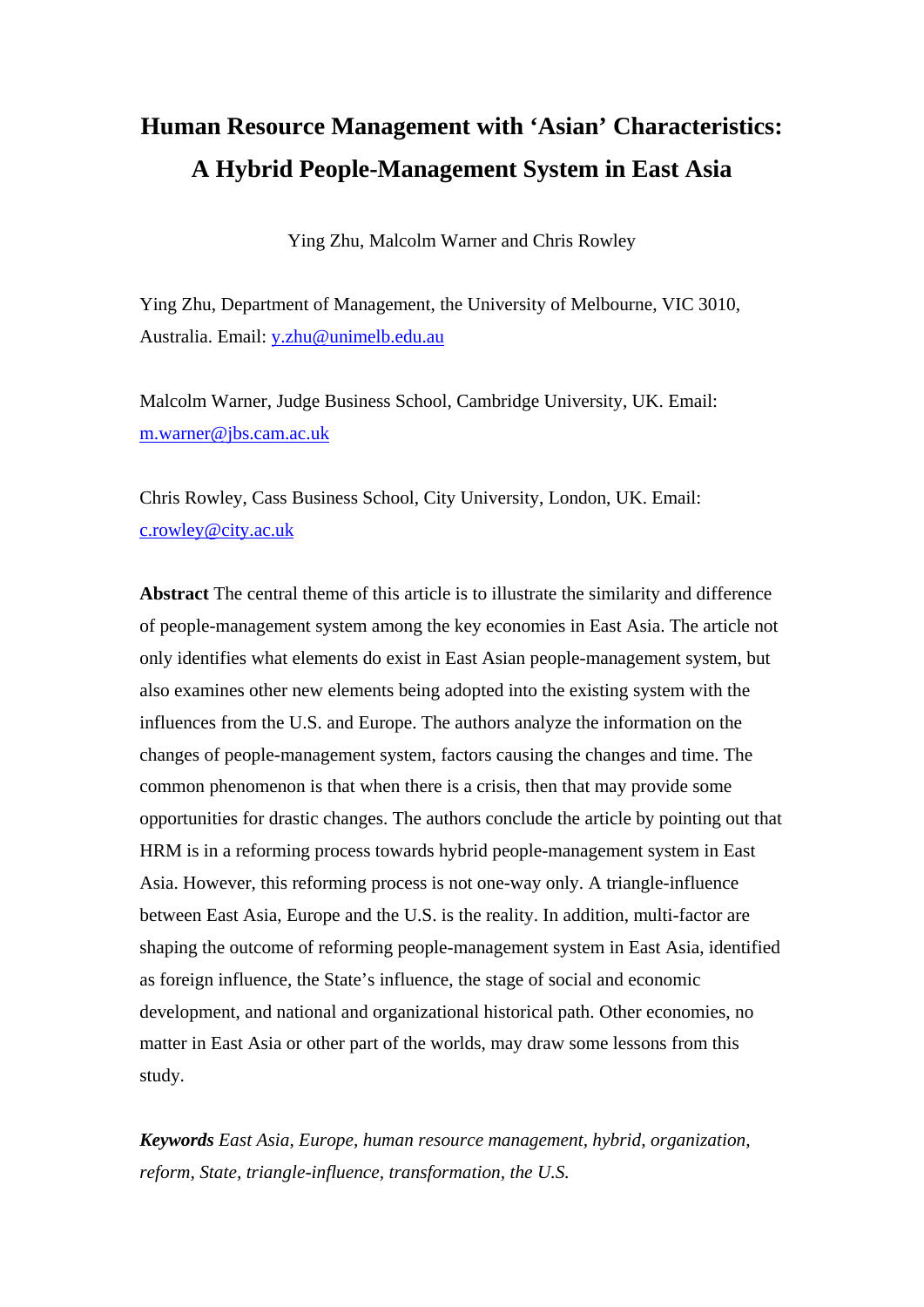# **Human Resource Management with 'Asian' Characteristics: A Hybrid People-Management System in East Asia**

#### **Introduction**

The concept of Human Resource Management (HRM) was developed initially in the U.S. in the 1960s and 1970s (Brewster, 1995). However, the formation of this concept was influenced by the increasing competition of manufacturing production predominately in East Asia, including Japan and the so-called 'Four Asian Tigers', namely Hong Kong, Singapore, South Korea and Taiwan. By adopting new management initiatives, such as HRM, the U.S. firms might develop certain competitive advantages in order to survive in the face of global competition (ie. Porter, 1990). In fact, some of the aspects within HRM paradigm were based on the Japanese management practices that had a profound influence not only in Japan, but also in entire East Asia in the 1960s and 1970s. The elements of cohesiveness and collectiveness, such as harmony, information sharing, loyalty, on-job-training, and teamwork etc. were key dimensions of the 'new' HRM paradigm, but had existed in East Asian organizations for a long time. By combining the predominate Americanoriented, in other words, the individualistic elements of management practices with East Asian (particularly Japanese) management practices, the HRM paradigm was expected to improve the competitiveness of organizations and the well-being of both individuals and organizations (Schuler and Jackson, 1987).

Therefore, the conceptual formation of HRM was not a purely 'Western' notion, but a combination of both 'East' and 'West' conceptualizations. However, for many years, there has been a misleading view that the HRM has been seen and interpreted as a Western concept, then re-introduced into other part of the world. Such misunderstanding generated a lot of confusion and frustration among scholars and practitioners dealing with HRM issues. One of the obvious contradictions within the paradigm is the conflicting meaning between individualistic-oriented dimensions such as individual performance evaluation and rewards vs. collectivistic-oriented dimensions such as harmony and teamwork. People have tried to work out a certain

1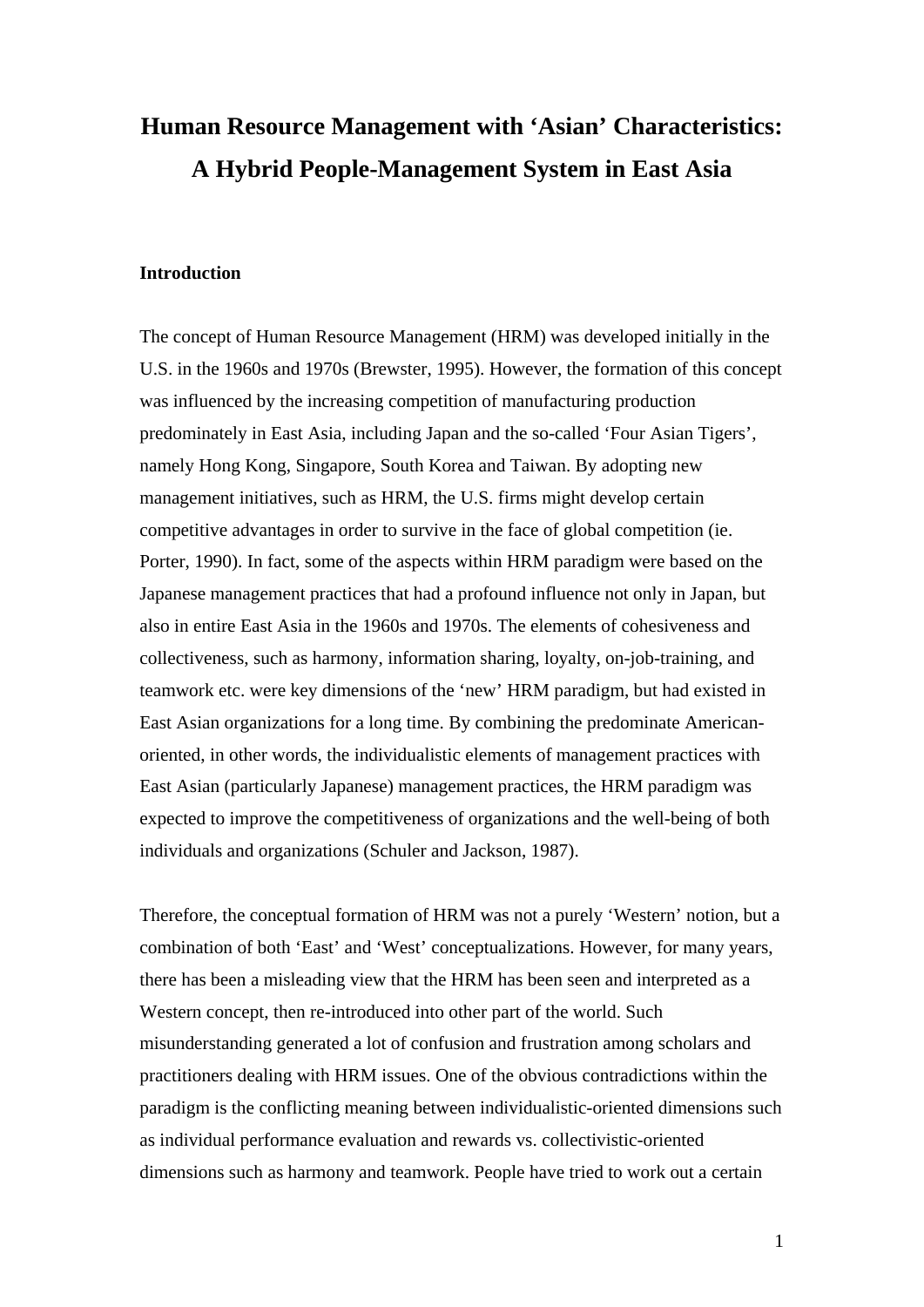balance between these two extremes in their research projects and routine HRM practices with profound difficulty. Clearly, there was both a logical, as well as empirical contradiction involved in conceptualizing this synthesis.

Another confusion concerns the notion of adoption of HRM dimensions among organizations outside the U.S. Under the influence of the universalistic model of 'best practices' of HRM in the U.S., there has been a trend for organizations outside the U.S. to try to adopt these so-called 'best practices'. Two problems at least arise from following this trend. First, the 'best practices' in the U.S. may not be the best practices in other country, given that the cultural and value systems as well as institutional and structural factors are very different between countries and organizations (Aycan, 2005). Second, the notion of adoption is about taking on something new. However, given the background of the formation of the HRM concept in the U.S., some of the key dimensions already existed in organizations in East Asia. Then, it is misleading to claim that, for example, the Japanese organizations adopt these HRM dimensions, but in fact they had institutionalized many of these dimensions before the formation of the 'new' HRM paradigm in the U.S. Therefore, there is a confusion among many researchers regarding which elements of HRM belong to the East Asian tradition and which elements are adopted from the West.

Then, what is the point of conceptualizing HRM with 'Asian' characteristics? Firstly, we want to compare and contrast the current paradigm of HRM in the U.S. and Europe and to identify the characteristics of their HRM systems. Second, we can use the same logic to illustrate the similarity and difference of HRM systems among the key players in East Asia, as well as between East Asian and the U.S. and Europe. The process of the illustration can not only identify some of the key aspects of HRM being practiced initially in East Asia or others being adopted from the West and transformed into the current practices among organizations in East Asia, but also explore the factors that influence the development of people-management systems in East Asia. Finally, the theoretical and empirical implications can be drawn through comparing and contrasting the characteristics of HRM transformation and practices in East Asia and other part of the worlds, namely Europe and the U. S. The eventual goal is to illustrate the relationship between HRM systems and the factors and processes determining the development of these systems in East Asia, and consequently, some

2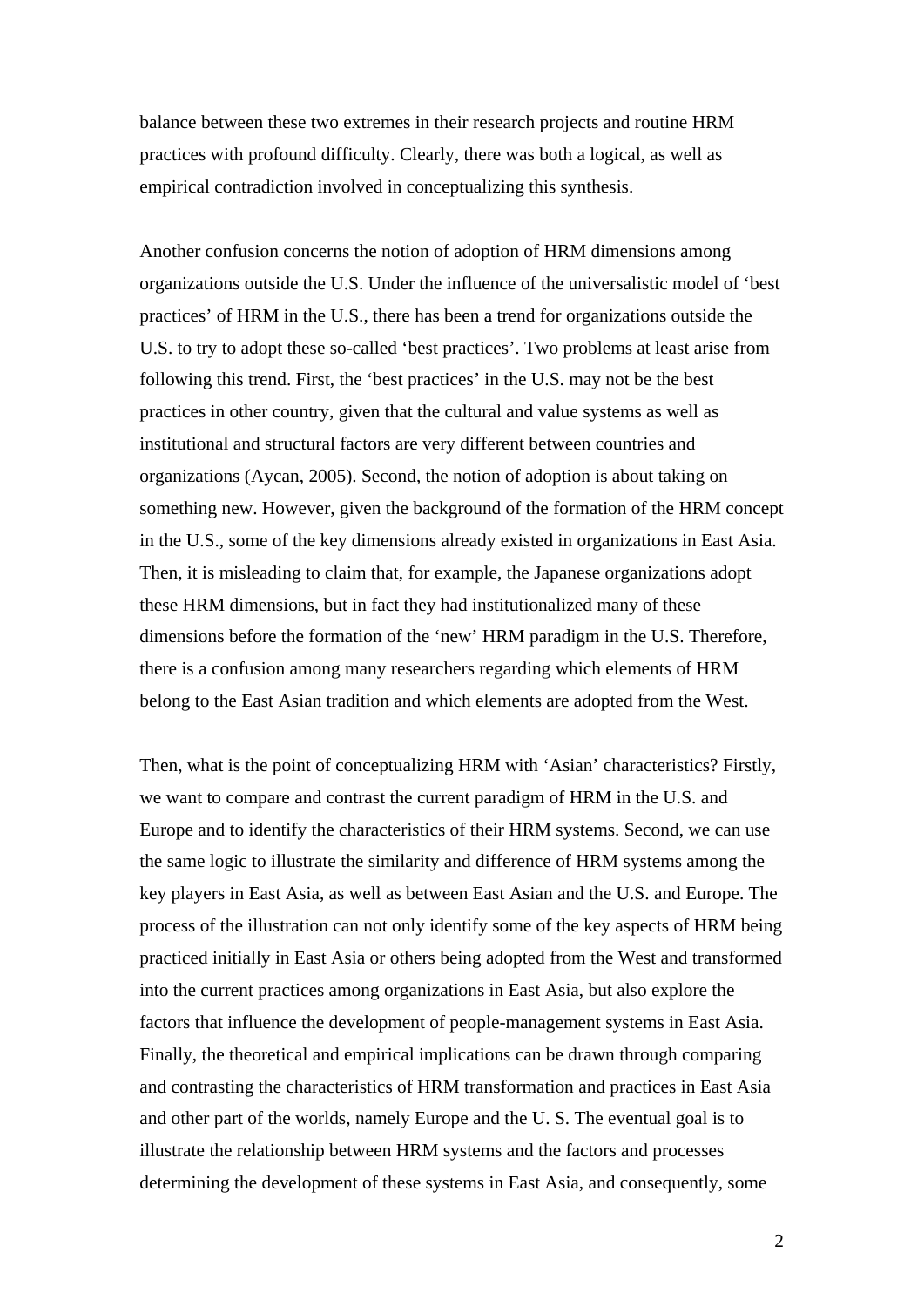common phenomena can be drawn as HRM with 'Asian' characteristics. This new synthesis may be seen as both cross-national and even cross-cultural but contained within defined boundaries.

Therefore, this article has the following sections. Section 2 compares and contrasts the dominant paradigm of HRM in the U. S. and Europe, namely the 'Matching Model', the 'Harvard Model', the 'Contextual Model', the '5-P Model', and the 'European Model' (Budhwar and Debrah, 2001). By using the outcome of these comparisons, we can identify the key aspects of HRM systems in East Asia in Section 3 by reviewing the historical evolution and current practices of HRM in Japan, South Korea and Taiwan as developed economies, Malaysia and Thailand as newly developing economies, and China and Vietnam as socialist market transitional economies. These three groups represent the majority of East Asian economies as developed, newly developing and transitional economies. Section 4 discusses the factors that influence the evolution process and determine the current HRM practices in East Asia. Finally, Section 5 highlights the finding by developing the concept of HRM with 'Asian' characteristics in comparison with European and the U.S. systems.

#### **Dominant paradigm of HRM in the U.S. and Europe**

In the West, namely the U.S. and Europe, the concept of HRM experienced a process of evolution from traditional model to a more concurrent one. The initial development of HRM concept was based on the 'resource' aspect of HRM and that effective utilization of human resources could lead to the realization of business strategy and organizational objectives (Fombrun *et al*., 1984). The so-called 'Matching Model' links different personnel functions to an organization's strategy and structure (Galbraith and Nathanson, 1978), and it emphasizes a 'tight fit' between organizational strategy, organizational structure and HRM system. The further development of this model is along the lines that the successful implementation of different organizational strategies requires different 'role behaviours' on the part of employees, who must exhibit different characteristics (Schuler and Jackson, 1987). This model maybe said to represent a typical U.S. oriented unitarist approach towards people-management system that emphasizes managerial autonomy and legitimizes managerial control over employees (Boxall, 1992). Such an approach has been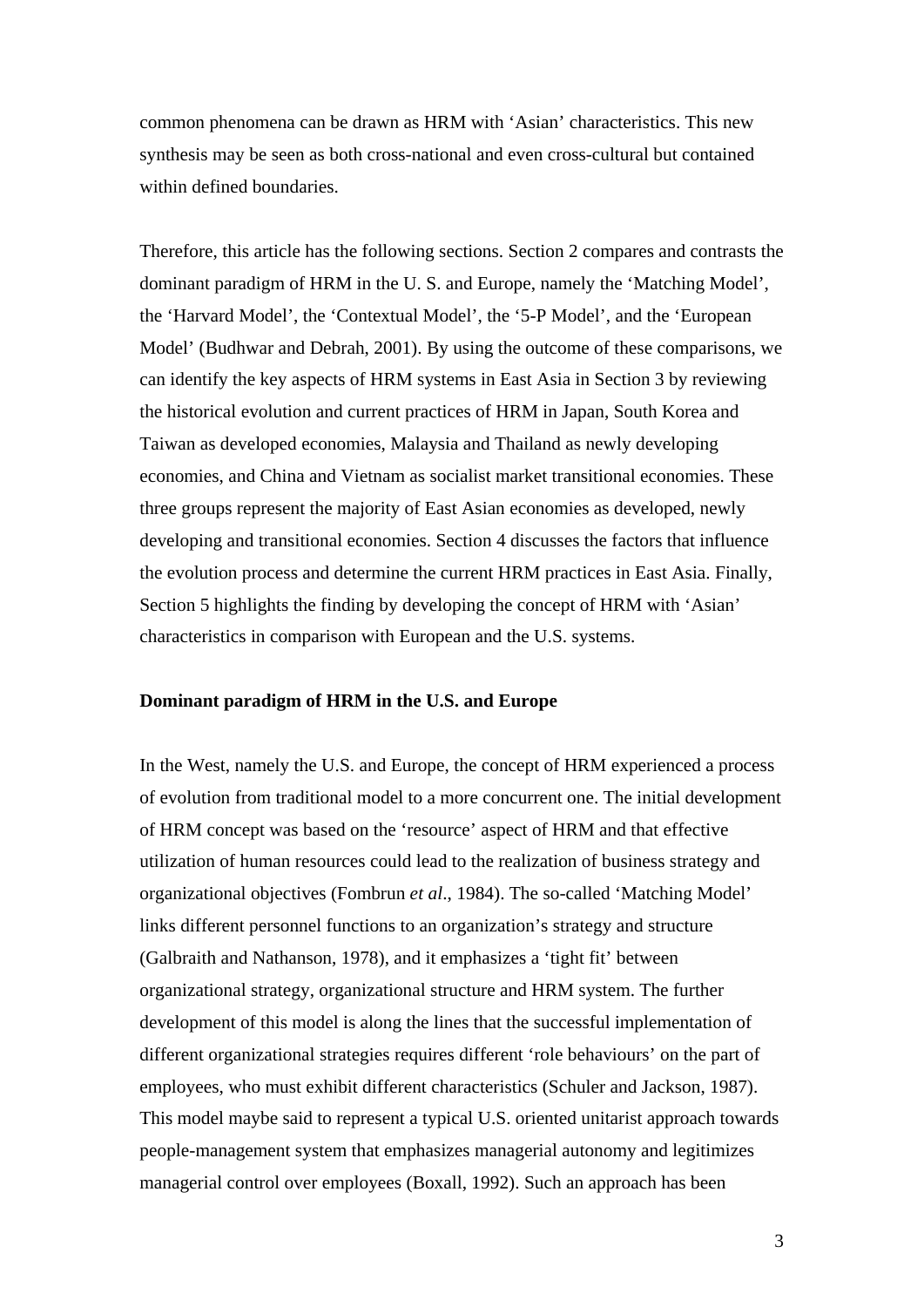challenged by both pluralists and more extreme critics such as those emphasizing the 'labour process' (Hyman, 2001).

To complement the 'hard' oriented 'Matching Model', another analytical framework was developed namely the 'Harvard Model' with certain 'soft' variances. It pays attention to the 'human' aspect of HRM and is more concerned with the employeremployee relationship. This model highlights the interests of different stakeholders in the organization and links their interests with the objectives of management. By identifying four HR policy areas, such as HR flows, reward systems, employee influence and works systems, organization can achieve positive outcomes such as commitment, competence, congruence and cost effectiveness (Budhwar and Debrah, 2001). This model reflects a certain degree of awareness of both the European context that emphasizes 'co-determination' as well as East Asian values based on the human relations tradition (Boxall, 1992).

The 'Contextual Model' was based on the 'Harvard Model' by developing an understanding of strategy-making in complex organizations and related this to the ability to transform HRM practices (Budhwar and Debrah, 2001). Based at Warwick Business School, Hendry *et al*. (1988) and Hendry and Pettigrew's (1992) research claims that organizations may follow different pathways to achieve positive results due to the existence of a number of linkages between the external socio-economic, technological, political-legal and competitive environments as well as internal factors such as organizational culture and structure, leadership, task technology and business output. These linkages form the content of an organization's HRM and see past information of management changes and organizational development as essential to identify unique HRM practices (Sparrow and Hiltrop, 1994).

The theoretical debates on HRM amongst academics intensified in the early 1990s and the general trend was to now explore the relationship between strategic management and HRM (Boxall, 1992; Guest, 1991). The emergence of the term 'strategic HRM' is an outcome of the effort to integrate HRM into business strategy (Schuler, 1992). In this view, SHRM has multiple components such as HR policies, culture, values and practices. Schuler (1992) developed the so-called '5-P' model of SHRM, namely philosophies, policies, programs, practices and processes. This model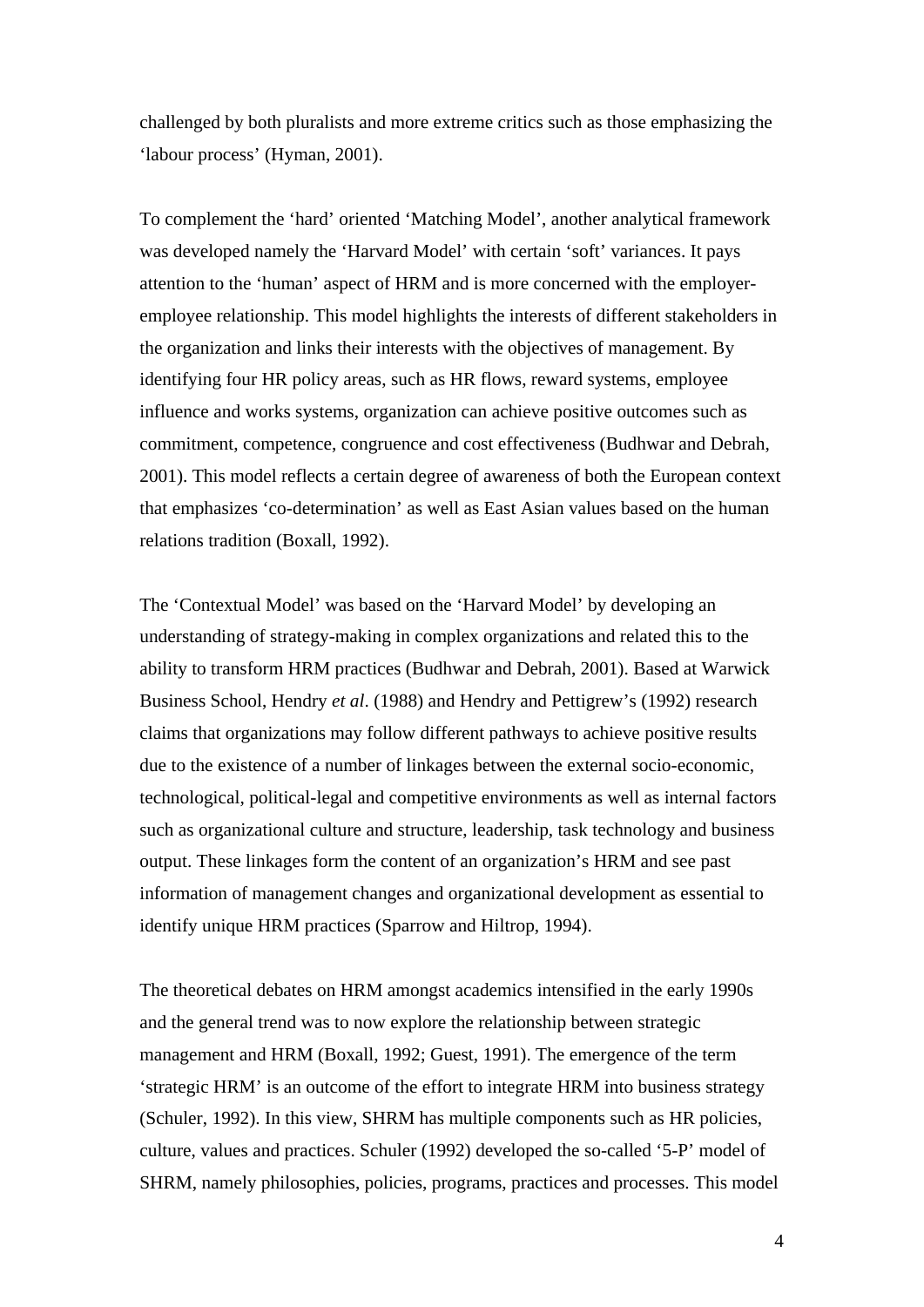brings interrelated activities together in achieving the organization's strategic needs (Budhwar and Debrah, 2001). It also demonstrates that the influence of both internal and external characteristics on the strategic business needs of an organization. However, this model suffers from being over-prescriptive and too hypothetical in nature so that is difficult to implement in practices (*ibid*). It may be of interest to scholars but is less so to management practitioners.

In contrast to these so-called mainstream HRM approaches, a European-based model was developed in order to reflect the reality of European organizations and their surrounding environments with restricted autonomy (Brewster,1995). By the 1990s, the European Union (EU) had developed a large market rivaling that of the U.S. Brewster (1995) identifies both external and internal factors that influence the formation of HRM in European organizations. The external factors are in the form of the legalistic framework, vocational training programs, social security provisions and the ownership patterns (public and private). The internal factors such as organizational culture, union influence and employee involvement in decision-making through workers' councils have had a profound impact on management policy and practices and business operation (Budhwar and Debrah, 2001). Therefore, the 'European Model' highlights the influence of national cultures, ownership structures, role of the State and trade unions on HRM in different national settings within the context of increasing EU integration and the adoption of common EU labour legislation. In addition, Brewster (1995) emphasizes the need for a more comprehensive understanding of the role of different players in developing the concept of HRM and testing its international applicability.

From the review of these different HRM models, we can see that the evolution of the HRM concepts is essentially an inductive process. In particular, the earlier stage of HRM development, such as the 'Matching Model' and the 'Harvard Model' has a profound influence on the formation of later the 'Contextual Model' and the '5-P Model'. In fact, the 'European Model' has strong elements of both the 'Contextual Model' and the '5-P Model'. These findings provide a certain direction for the following research exploration by identifying the evolution and transformation of HRM in East Asia. By reviewing the development of people-management systems in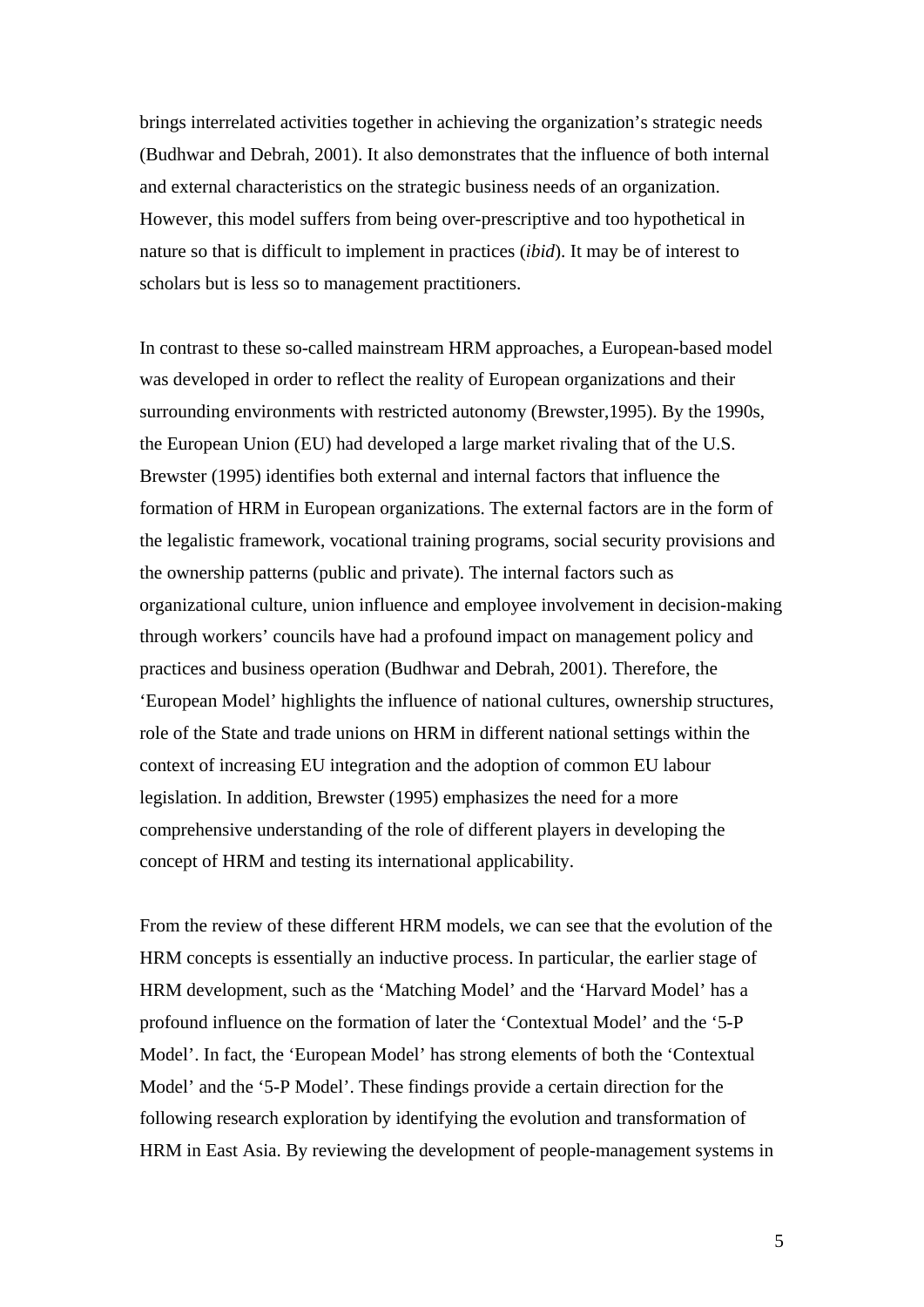a number of East Asian economies, we hope to illustrate certain patterns of formation and development of the HRM paradigm in East Asia.

#### **The development and transformation of HRM in East Asia**

We select three groups of East Asian economies to represent the general trend of development and transformation of both economic changes and people-management, namely developed economies such as Japan, South Korea and Taiwan, newly developing economies such as Malaysia and Thailand, and socialist market transitional economies such as China and Vietnam. Table 1 demonstrates the key indicators of their economic development and labour market situation. Generally speaking, most economies recovered from the shock of the Asian Crisis and experienced positive growth in recent years. In 2005, both China and Vietnam had remarkable economic growth with above 7 percent of real GDP increase. Even Japan after many years of negative growth, it had positive 2.4 percent GDP growth. Labour force and participation indexes show that there were more than 70 percent male labour participation rate among the case economies and female participation was also very high in China, Thailand and Vietnam with more than 70 percent. We are aware that the unemployment rate was not real reflection of the unemployment situation in East Asia due to many reasons such as lack of registration system and employment agencies, floating population between rural and urban regions, and serious underemployment situation. Based on the official figures, the overall unemployment rate was relatively lower in East Asia compared with other part of the world, in particular other developing economies.

#### **Insert Table 1 about here.**

Now we turn the article to the specific cases in terms of their development and transformation of HRM. In Japan, three 'pillars' have been identified as the foundation of the traditional Japanese HRM model, namely lifetime employment, seniority-based wage system and promotion, and enterprise labour unions (Sano, 1995). The management pattern in post-war Japan has been defined as paternalist and the company is seen as a 'family' with harmony, hierarchy, and group-orientation (Zhu and Warner, 2004a), but interestingly enough has Taylorist influences (see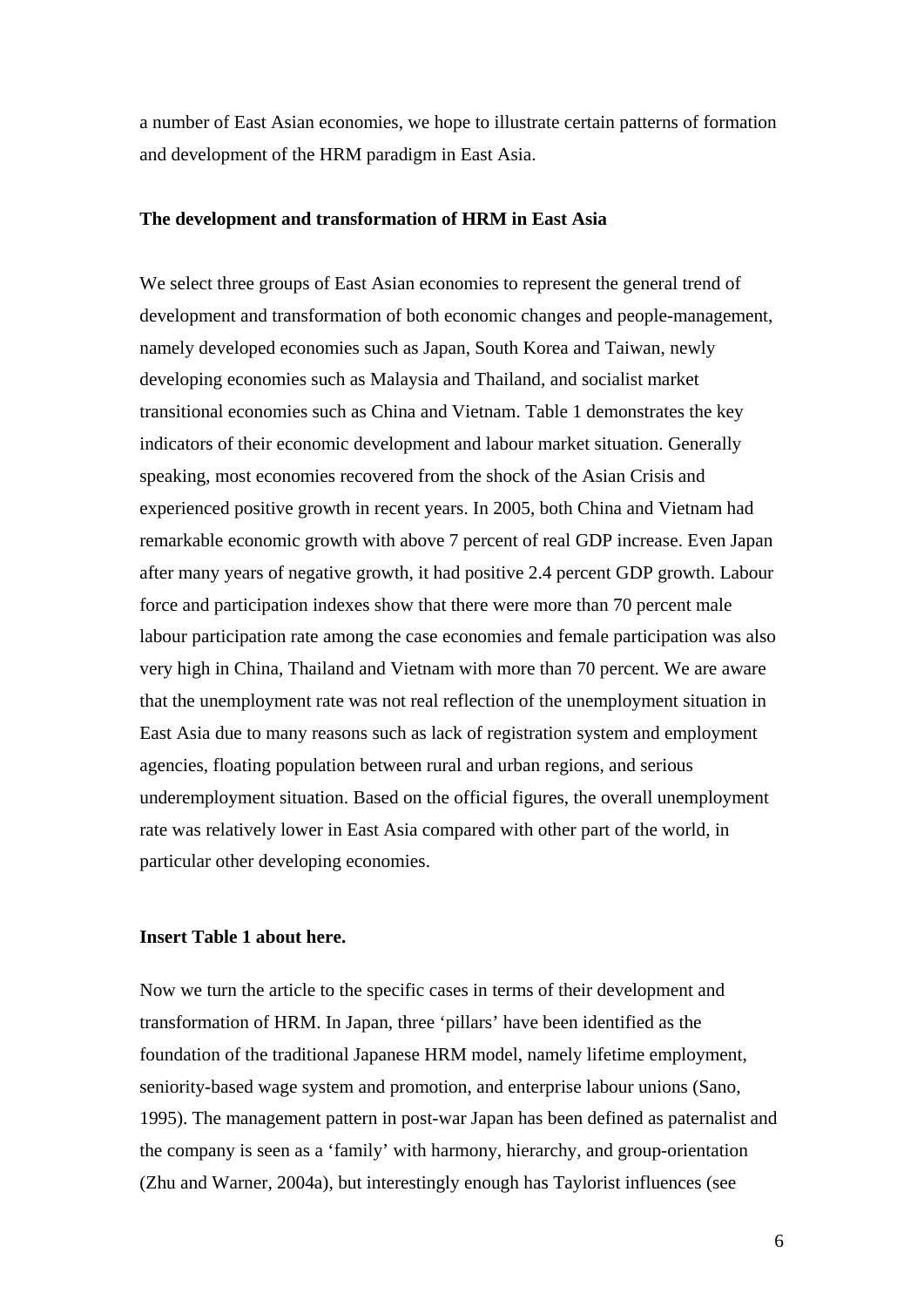Warner, 1992). These management characteristics have a significant cultural background rooted in Confucianism that emphasizes a system of well-defined networks of mutual obligations as developed in modern enterprises (Koizumi, 1989): management emphasizes long-term recognition of the economic and social needs of its employees and their families, in return, the employee is expected to have high commitment and acceptance of rapid organizational and technological change (Moore, 1987).

However, increased global competition, the poor state of the Japanese economy and demographic pressures related to an ageing workforce have built up the pressure to reform the Japanese management system, including HRM reform (Benson and Debroux, 2004). The major changes include: 1) introducing a more flexible employment system in order to adjust labour costs according to short and long-term economic trends by breaking employees into three groups, namely the 'first world' of core employees with regular and full-time employment, the 'second world' group of contractors and specialists, and the 'third world' group of temporary and part-time workers; 2) a gradual shift towards an economically rational merit-based appraisal system for wages and promotion to replace the traditional seniority-based (age and tenure) system (Zhu, 2004). In almost a decade of economic stagnation, the structural adjustment and enterprise reform programme has been painful and achieved with significant human cost.

In general, human resource development (HRD) becomes an important element for upgrading skills and matching employment with industry's needs (see Zhu, 2004). In addition, the HRM system is undergoing transformation in Japan and a process of considerable experimentation. The characteristics of a new HRM system can be reflected in the areas such as where employees are provided with more flexibility in recruitment, work conditions and payment systems, a more individualized employment system where performance determines remuneration and promotion, an increase in the importance of HR managers' role to introduce new recruitment, evaluation and remuneration strategies, and increasing contract employment within the norm of permanent employment system (Benson and Debroux, 2004). In the process of reform, experimentation is a crucial aspect. Given the trends of the reform towards a more individualized employment system, it often has had a reverse effect as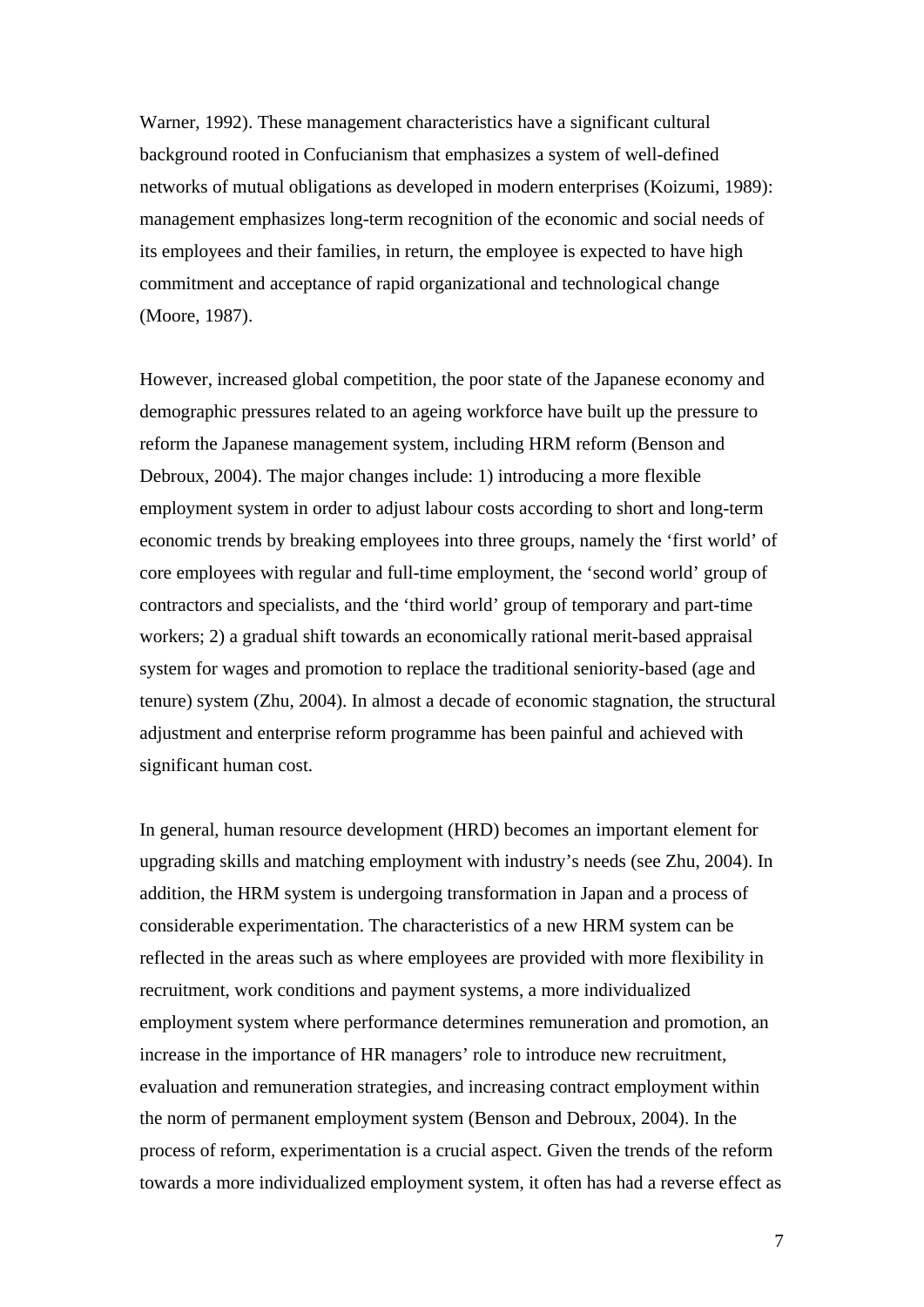individual workers' attempt to improve their own performance at the expense of collaborative efforts, such as losing information and lower productivity (*Ibid*). Therefore, re-introducing a collectivist management approach is sometimes inevitable (see Suzuki, 2001). This demonstrates that certain 'new' HRM elements may clash with national and organizational cultures and could be counter-productive.

As Benson and Debroux's (2004) research demonstrates, there are a number of factors influencing the process of HRM changes in Japan: 1) the increasing mismatch of traditional HRM and business needs; 2) the increasing needs to shift from a seniority and skill-grading system towards meritocracy; 3) the changing attitude towards the organization and work by younger Japanese; 4) downsizing and retrenchment, as well as the inability of unions to protect jobs leading to the loss of faith in the traditional model of HRM. However, other factors generate some resistance towards changes and certainly slow down the speed of HRM changes: 1) the nature of reform with experimentation created uncertainty in some leading companies and subsequently rejection of many of these changes occurred; 2) the legal framework, such as dismissal laws that protect employees from dismissal, remains deeply entrenched and dramatic changes cannot be expected in the foreseeable future (*Ibid*).The evidence in Japan therefore demonstrates that, as one of the leading economies in East Asia, Japanese HRM is in a transitional and experimental stage and appears to be developing a *hybrid* model at this stage.

Another example of developed economies in East Asia is that of South Korea. Korea was one of the 'Four Asian Tigers' that experienced a long period of economic growth since the 1960s. The traditional value system was based on Confucianism that has a profound influence on family and social life, as well as on business (Rowley and Bae, 2003). Japanese influences in Korea are also strong due to its colonial history and post-war economic ties with Japan. Some Japanese HRM practices could be found in Korean firms such as lifetime employment and seniority pay and promotion (Bae and Rowley, 2004). Loyalty was important like in Japan, but it was focused on individual personal relationships rather that of than individual towards organization (Kim and Briscoe, 1997). In addition, U.S. military and economic support was important for the survival of South Korea and consequently the impact on managerial, business and academic outlook and views was overwhelming in the post-war period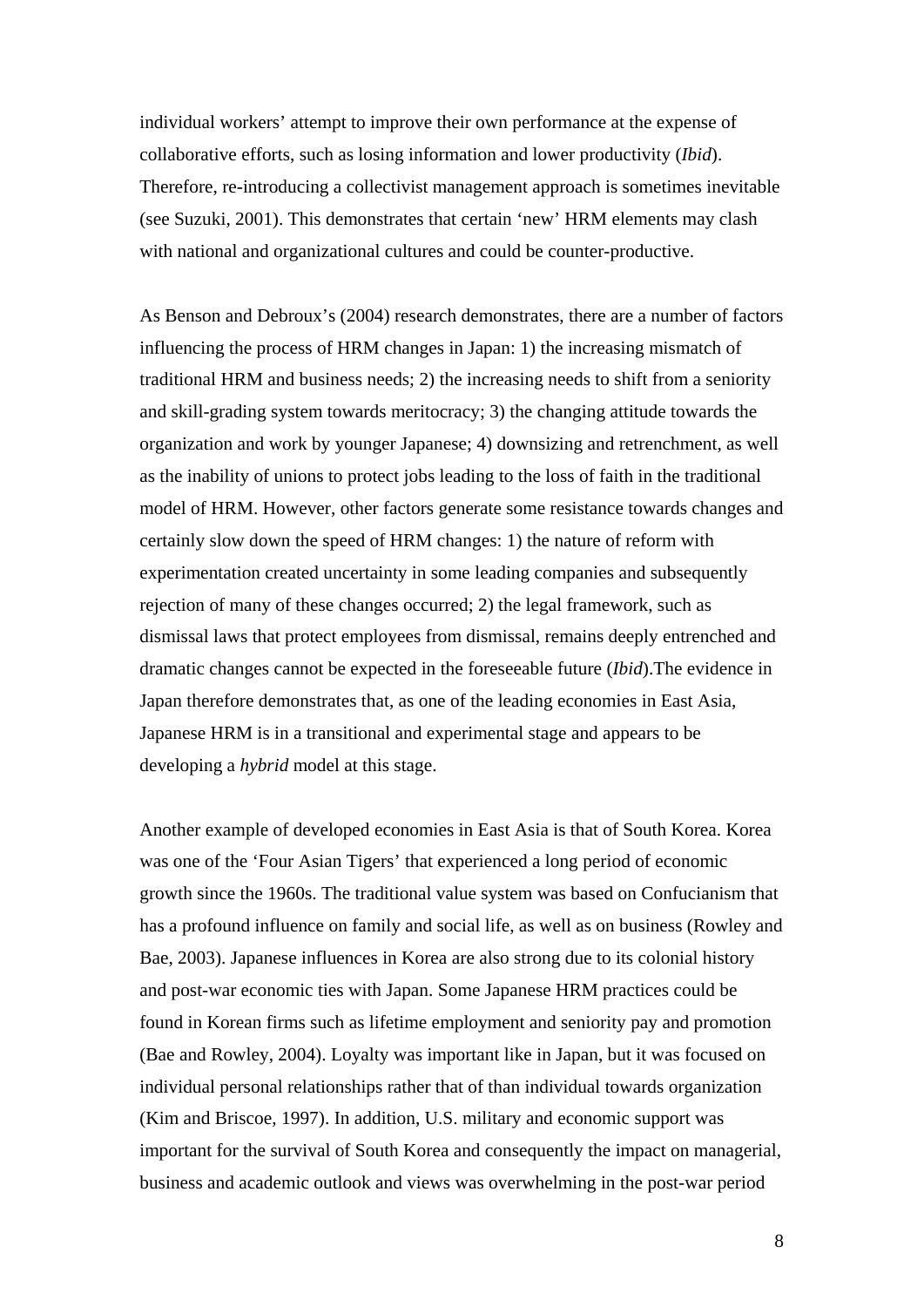(Bae and Rowley, 2004). Due to the military confrontation with the North Korea, most male employees and managerial staff experienced military training and naturally brought many army training principles into enterprise management (*Ibid*).

The significant changes, both in terms of economic development as well as management practices, occurred after 1997 Asian financial crisis. The Korean economy was negatively influenced by the crisis but recovered quickly after adopting some drastic changes by the government and the business community. In recent years, the management practices in general, HRM in particular, have been subject to systematic reform. For example, the core ideology of the traditional Korean HRM system has changed from a collective orientation such as 'organization first', 'collective equality' and 'community orientation' towards individualistic and market orientation like 'individual respect', 'individual equity' and 'market principle adopted' (Bae and Rowley, 2001). The fundamental aspects of Korean HRM system such as lifetime employment and seniority based pay and promotion have been gradually replaced, it is argued, by the employment flexibility model.

Bae and Rowley's (2004) study identifies four key areas of HRM under transformation: 1) recruiting competencies - patterns have changed from mass recruitment of new graduates to recruitment on demand, and from generalist orientation to specialists with general creativity; 2) reinforcing competencies - deemphasize seniority while increasing the importance of performance and ability; 3) retaining competencies – using training and development mechanism to upgrade skills and retain capable employees while adopting new job design to divide core employees from poor performers and contingent workers in order to retain core HR competencies; 4) replacing competencies – introducing employment flexibility and outplacement to replace lifetime employment.

The key factors influencing the HRM changes in Korea include: 1) environmental turbulence; 2) strategic choice; 3) institutional influence (see Bae and Rowley, 2004). The most important influence on changes is the 1997 Asian Crisis. 'IMF' intervention and consequently changing government policy and business activities created an environment that flexible labour market regulation and firm-level employment relations became more easily institutionalized than before. In addition, the business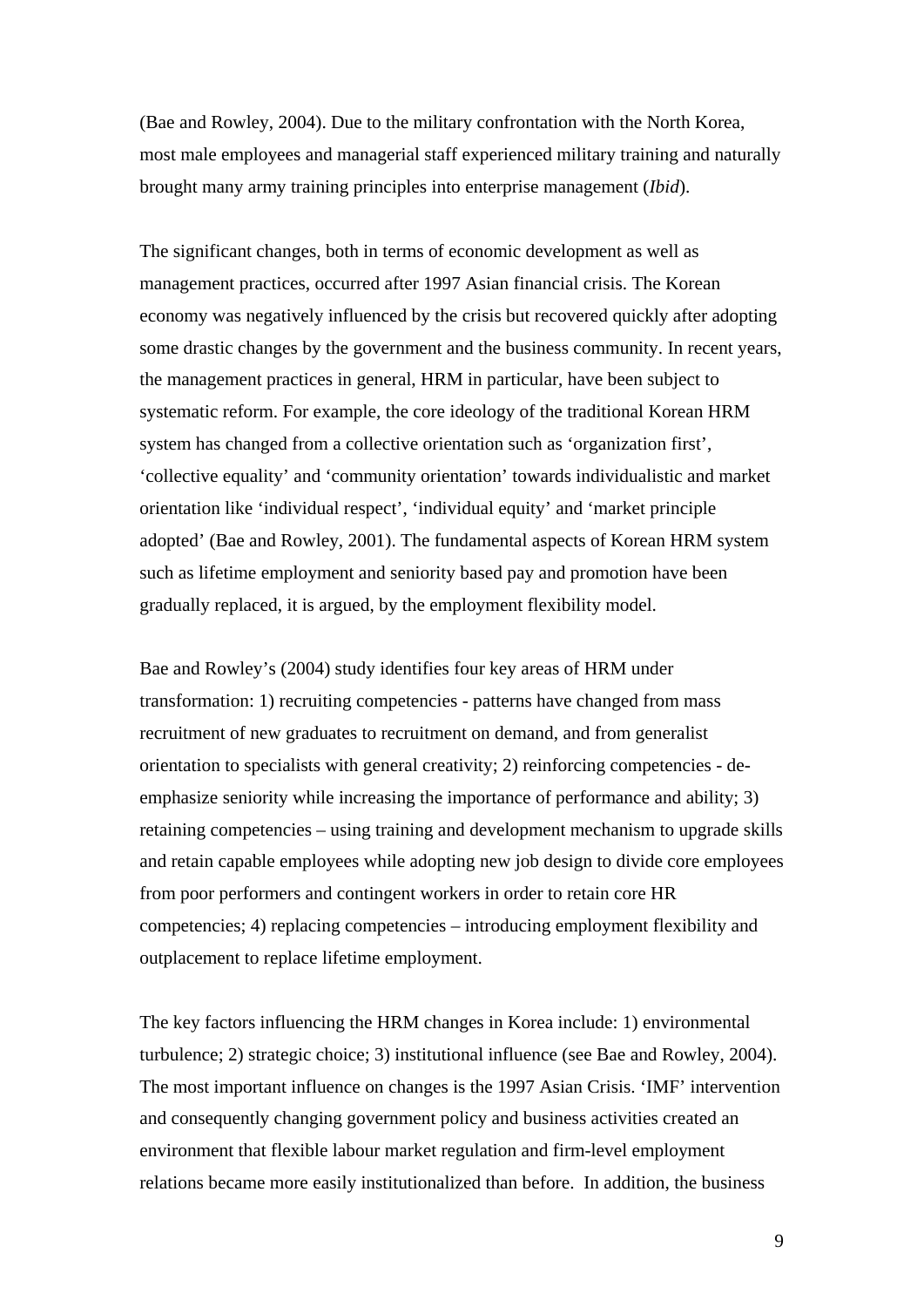community adopted a strategic choice approach by introducing policies on labour-cost control and autonomy to hire and fire employees.

Generally speaking, as another developed economy in East Asia, South Korea has experienced dramatic changes in terms of economic development and management practices. The economic crisis led to firm-level restructuring through downsizing, early retirement, performance-based incentives and employing contingent workers. Institutional contexts also have changed. As Bae and Rowley (2004) claim, it seems that a new era of Korean HRM has arrived with traces of past practice and continuity and uncertainty regarding the future.

The third case of a developed economy in East Asia is Taiwan. The Taiwanese management system is rooted in the traditional Chinese culture and values and includes predominantly small-sized family businesses, coupled with strong family control and an extensive subcontracting business network (Chen, 1995). In the first half of the twentieth century, Taiwan, like South Korea, was also colonized by Japan and Japanese influence was widespread, including its management system, even during the post-war period. The key characteristics of Taiwanese management system can be identified as hierarchy, paternalist beliefs, personal loyalty, harmony, and the tendency to cultivate individuals into a family- and group-oriented and socially dependent being (Zhu and Warner, 2004a).

Since the 1960s, Taiwan's economy had experienced sustainable growth until the late 1990s. Even during the 1997 Asian Crisis, Taiwan's economy still maintained a level of moderate growth, without the negative outcomes experienced in other Asian economies (Zhu, 2003). However, it does not mean that there is no problem within the Taiwanese economy. In fact, many potential problems exist and could lead to a crisis. In recent years, the introduction of a flexible and progressive management system has been seen as an important factor for the survival and success of individual firms and the economy as whole.

As Zhu's (2003) research illustrates, these changes occurred as part of a response towards the Asian Crisis as well as economic restructuring within Taiwan and economic regionalism in East Asia: 1) after the crisis, the key economic indicators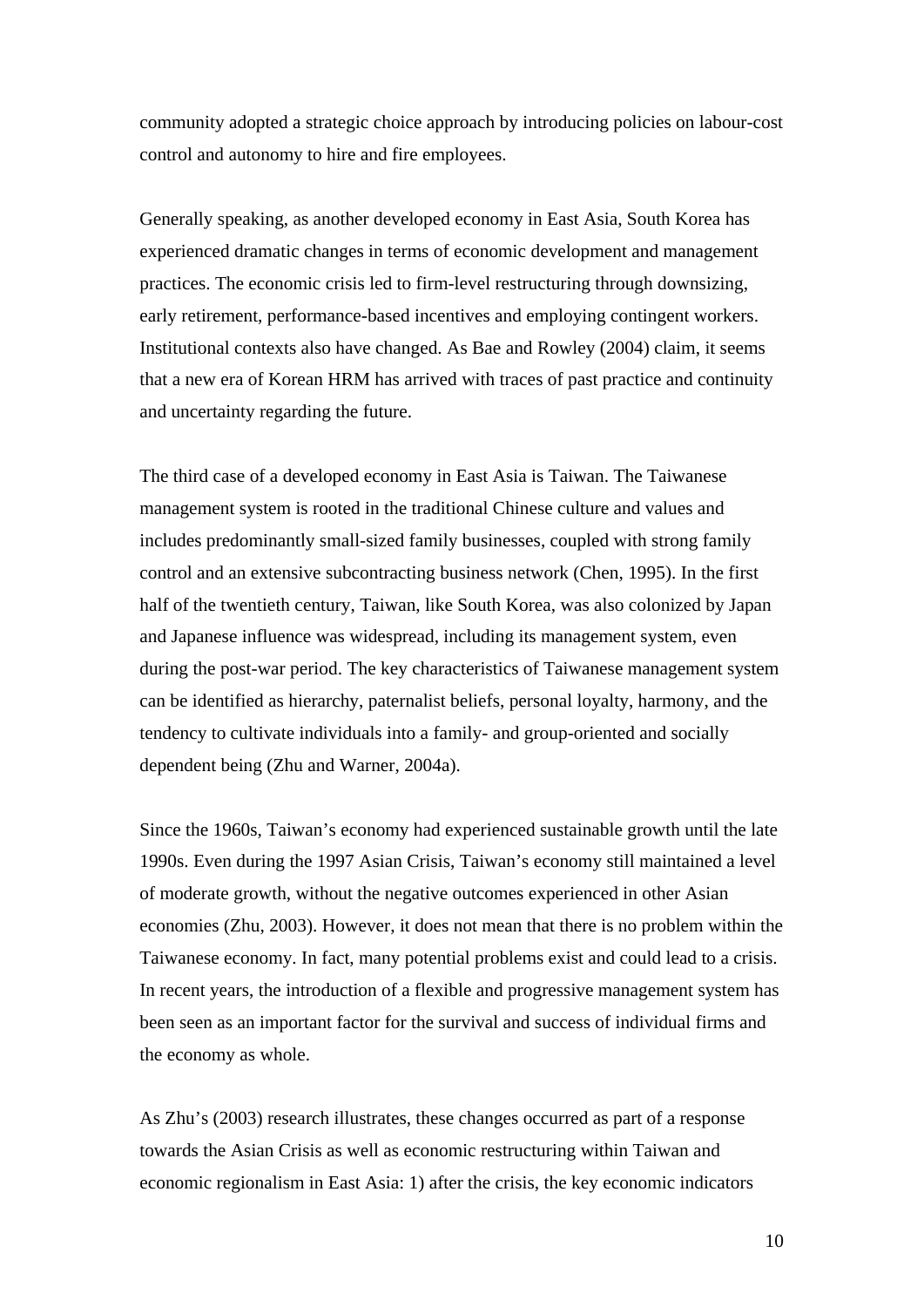showed the trend of changes from high economic growth and demand for extra labour (including foreign labour) to low economic growth and increasing unemployment. In that sense, the labour market environment has changed being from demand-driven to over-supply of labour. Therefore, downsizing, early retirement, performance-based wage and promotion and employing contingent workers became important aspects of new HRM practices; 2) MNCs have had a profound impact on adopting international standardized HRM practices, eg. European or US-owned firms or JVs have more individualist values. Foreign-owned enterprises (FOEs) are more likely to have individual-based performance evaluation and rewards systems and also significantly influence the HRM practices among local firms (also see Chen *et al*., 2005); 3) most firms applied such HRM practices as adherence to rules, common values and norms, 'transformational' management roles, importance of line-managers and freedom of personnel selection.

The changes of the macro-economic environment, due to the 1997 Asian Crisis, have been an important stimulus to HRM change in Taiwanese enterprises that have since implemented strategies towards enhancing individual firms' competitiveness. Economic restructuring within Taiwan and in East Asia has led to relocation of some of the production processes from Taiwan to other Asian developing countries such as the Mainland China, Cambodia, the Philippines, Malaysia, Thailand and Vietnam (Zhu and Warner, 2001). Nowadays, many MNCs carry out regional production strategies and see Taiwan as only one site of their regional production. Reorganization and restructuring of production systems between Taiwan and other Asian countries by MNCs has now become more important than ever before. Other changes among Taiwanese firms, such as state-owned enterprises (SOEs) and private-owned enterprises (POEs), include giving up low value-added products and moving to high value-added products, reducing business scale and business products, by concentrating the core-business sector on competitiveness, outsourcing some of the business and only employing new employees where they are casual workers (Zhu and Warner, 2001). Lifetime employment has been phased out among a majority Taiwanese firms and even the SOEs will end it soon (Zhu, 2003).

Based on the review of these three developed economies in East Asia, some common trends can be identified. However, in order to achieve a wide range of representation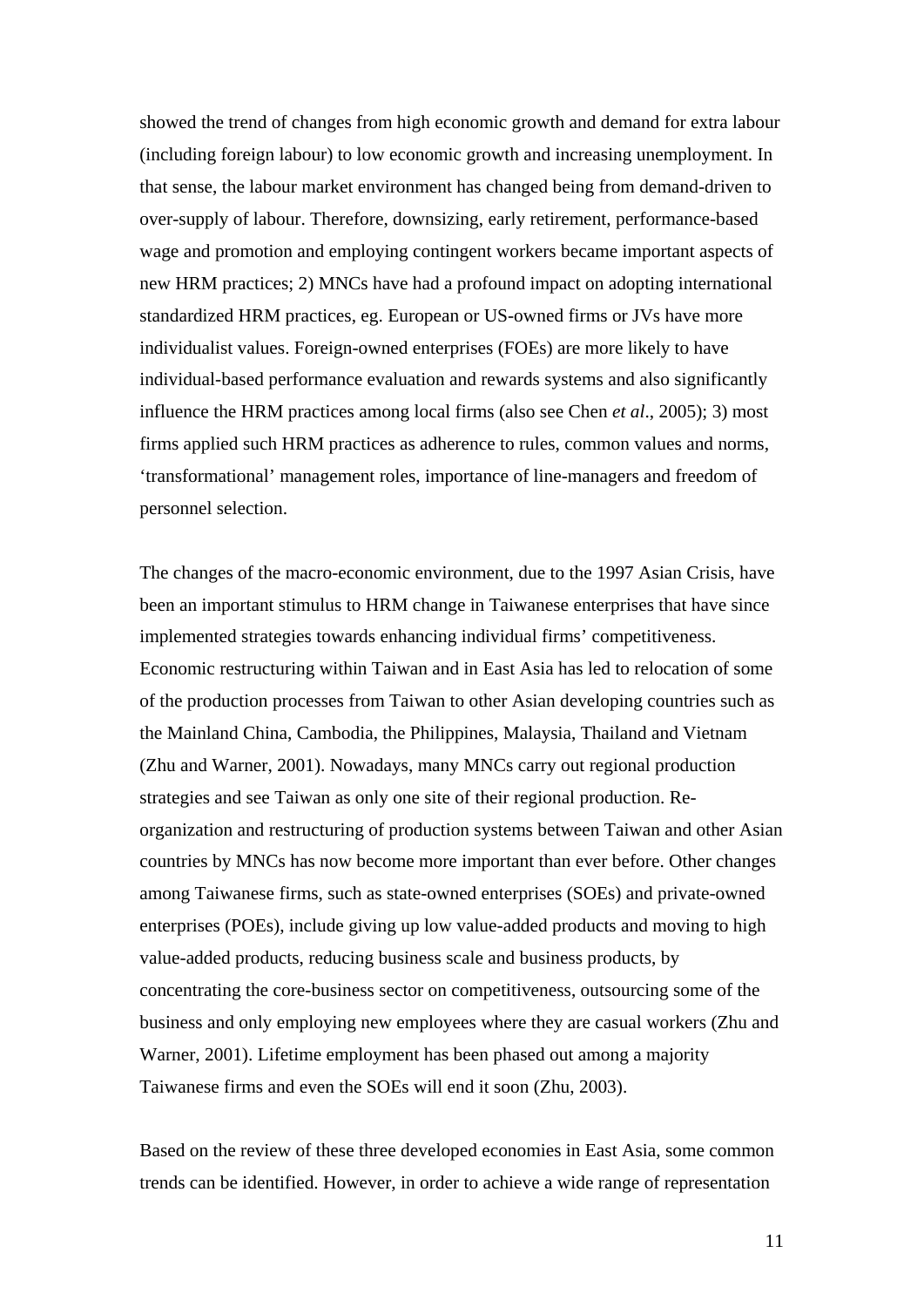in East Asia, we now turn to the examples of two newly developing economies, namely Malaysia and Thailand.

Malaysia is distinguished by its multi-ethic social structure consisting of Malay Muslims, Malaysian Chinese and Indians (Smith and Abdullah, 2004). In the past three decades, Malaysia has been highly dependent on foreign direct investment and has achieved rapid economic growth until the 1997 Asian Crisis. As Smith and Abdullah (2004) claim, the crisis had significant impact on both national economic development and firm-level HRM practices. Three aspects must be addressed here: 1) global pressures on foreign MNCs to drastically change their staffing policies; 2) both informal level of local/traditional 'culture' that work together with the formal practices of modern HRM systems (*Ibid*); 3) the State retaining a fulcrum role in employment relations (Bhopal and Rowley, 2002).

Some common Malaysian cultural values, regardless of ethnic identity, emphasize harmony, respect for elders, acceptance of hierarchy and group oriented interests over individual interests (Asma, 2001). A large number of overseas Chinese (*nanyang huaqiao*) family businesses followed the traditional Confucian value system and adopted paternalist management systems. Both effective external and internal relationships (*guanxi*) are key factors for business success. Seniority is important for reward and promotion. Basic training is provided to majority employees and the government also pays attention to develop the national HRD plan with a focus on lifting local Malay Muslims' employability. Employers are normally hesitant to dismiss employees due to considerations of maintaining harmony at the level of workplace and local community.

However, the 1997 Asian Crisis had a fundamental impact on management practices. The major change was to introduce 'hard' HRM measurement, such as retrenchment and so on. In the post-Asian Crisis period, majority companies adopted retrenchment policy (see Smith and Abdullah, 2004). In addition, by introducing new technology and automation systems, the requirement for new employment was also reduced. Short-term fixed contract systems were adopted by not only MNCs but traditionally family-owned businesses. The consequence was that the management team became less loyal to the family owners and short-term cash gain was the major attractive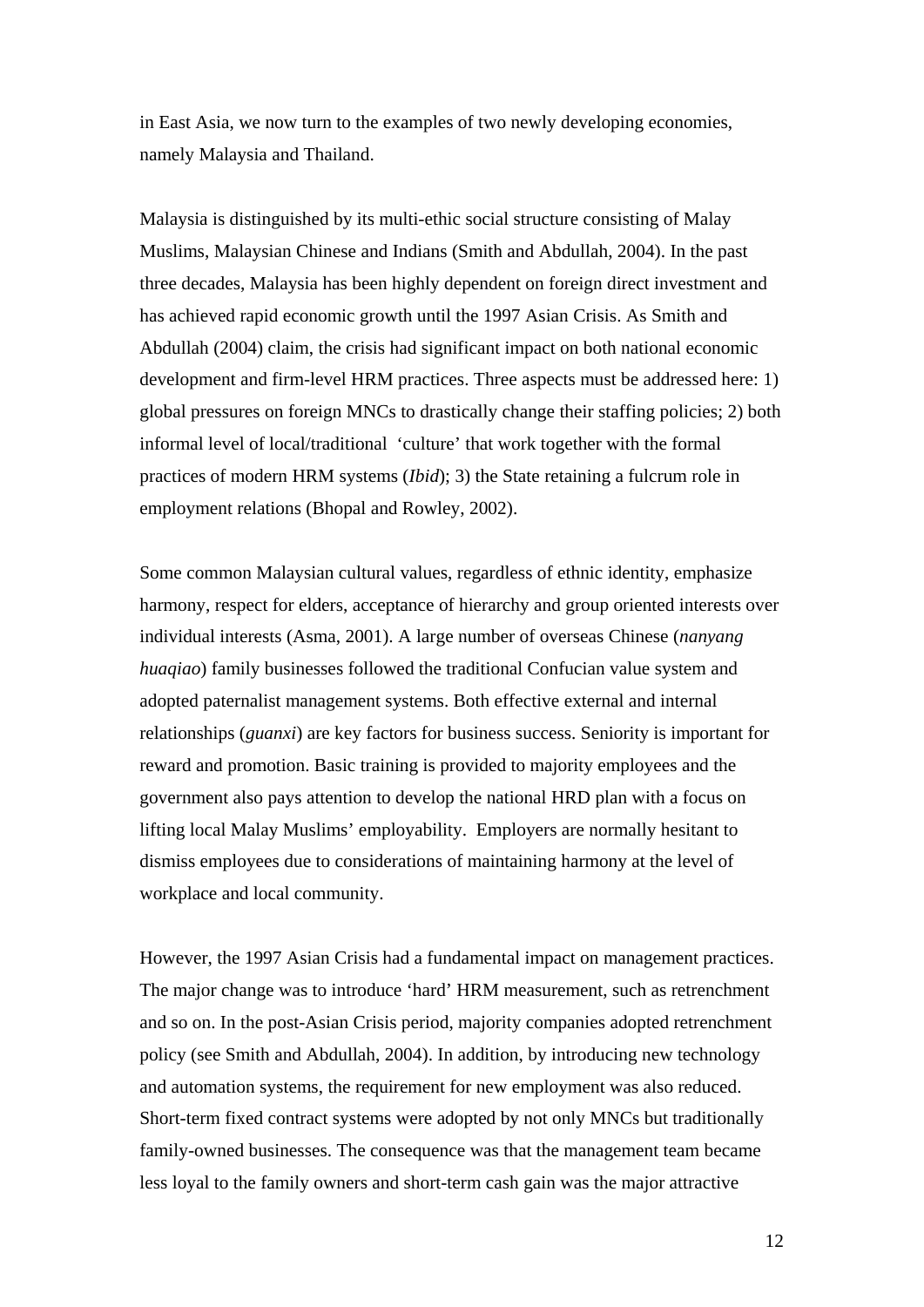factor for both managerial staff and employees. The so-called 'survival is the best motivation' influences both senior management teams and grass-root production teams. The reward systems were linked with the outcomes of performance. Both group-based and individual-based performance systems were adopted among majority companies and individual oriented factors such as skills and performance became increasingly important determining factors for rewards, in contrast to the traditional seniority-based pay systems. Furthermore, most companies used multi-skilling to cope with the 1997 Asian Crisis. They did not cut training budgets, but placed a higher emphasis on training and up-grading existing employees and their skills. MNCs and big national companies continued to utilize sophisticated international HRM consulting and training firms (*Ibid*).

The case of Malaysia shows that more 'hard' HRM oriented policies and practices have been adopted among the majority companies since the 1997 Asia Crisis, no matter whether MNCs or national big companies and family-owned businesses. The new initiatives emphasized HRM with the so-called 'flexible' orientation, such as the managerial rights to hire and fire, short-term contract, individual performanceoriented pay and promotion, and downsizing and retrenchment. The 'soft' part of HRM has been maintained along the lines of key aspects of Malaysian cultural and value systems, such as managerial concern to help employees and employee compliance with new managerial measures (*Ibid*).

Thailand is another newly developing economy that saw substantial economic growth in the 1980s and most part of 1990s. Thai culture is rooted in Theravada Buddhism, which differs in many respects from the type of Buddhism in East Asia. It promotes a more passive acceptance of life events and fatalism (Lawler and Atmiyanandana, 2004). Unlike the Confucianist approach, a strong preoccupation with personal accomplishment is not particularly central to Thai identity (*Ibid*). However, some commonalities with other East Asian nations do exist in Thai culture, such as humility, deference to superiors, loyalty to the group, reliance on social networks and preferential treatment of network members, pursuit of harmonious relations and avoidance of conflict and maintaining face (*Ibid*). Quality of life and the concept of 'having fun' are important factors that influence Thai people's work and social life.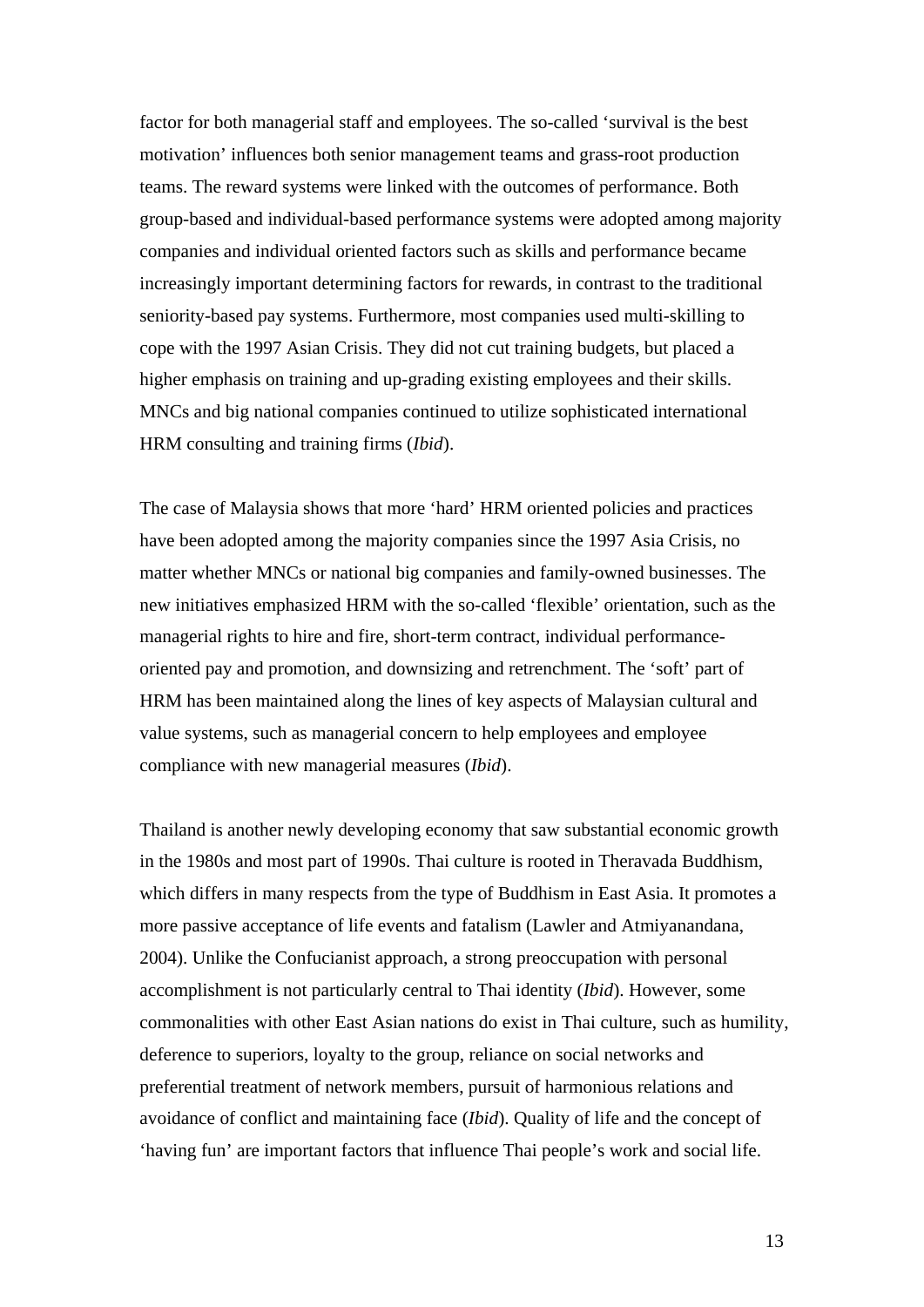The Thai economy had experienced sustained growth since the 1980s with a large amount of foreign direct investment (FDI) in labour intensive, low value-added and export-oriented industries. The investment from Japan was one of the major sources of FDI and subsidiaries of Japanese based MNCs tended to utilize many Japanese management practices (*Ibid*). Economic development in the 1990s was mainly positive with double-digit growth and low inflation until the 1997 Asian Crisis. The crisis started in Thailand initially and then moved to many other Asian economies. Large external debts, a significant real estate 'bubble' and misconduct of business management were the key triggers for the crisis occurred in Thailand. External support such as IMF intervention and internal restructuring led to economic and social stability by 2002 (*Ibid*). A reform agenda of business operations and management practices was one of the key aspects of entire restructuring package.

Lawler and Atmiyanandana (2004) identify three types of enterprises in Thailand, namely family enterprises, Thai-owned corporations and foreign-owned enterprises (FOEs). Family enterprises are smaller or medium-sized and rely on the conventional management practices of Chinese-style family business. HRM practices are simple and informal, with personal relationships being very important in hiring, the determination of wages and promotions. Seniority is an important factor for reward and promotion rather than either the external labour market or internal equity (*Ibid*). Thai-owned corporations were formed out of family business or through privatization of SOEs with widespread ethnic Chinese investment. Although there are increasing numbers of professionally trained managers working for this type of organizations, the core Thai cultural values such as collectivism and intra-group harmony, deference to authority, humility, self-restraint, and consideration for others still dominate management practices. Therefore, it is difficult to implement the Western-based model of 'high performance work systems' (HPWS) in these organizations. However, foreign MNCs, in particular among US-based and European-based MNCs, apply rationalistic and systematic approaches to HRM, based on notions of international 'best practices' (*Ibid*).

Lawler and Atmiyanandana's (2004) work demonstrates some shifts in HRM practices after the Asian Crisis and these changes include: 1) moving towards performance-based pay at both the individual and group levels; 2) increasingly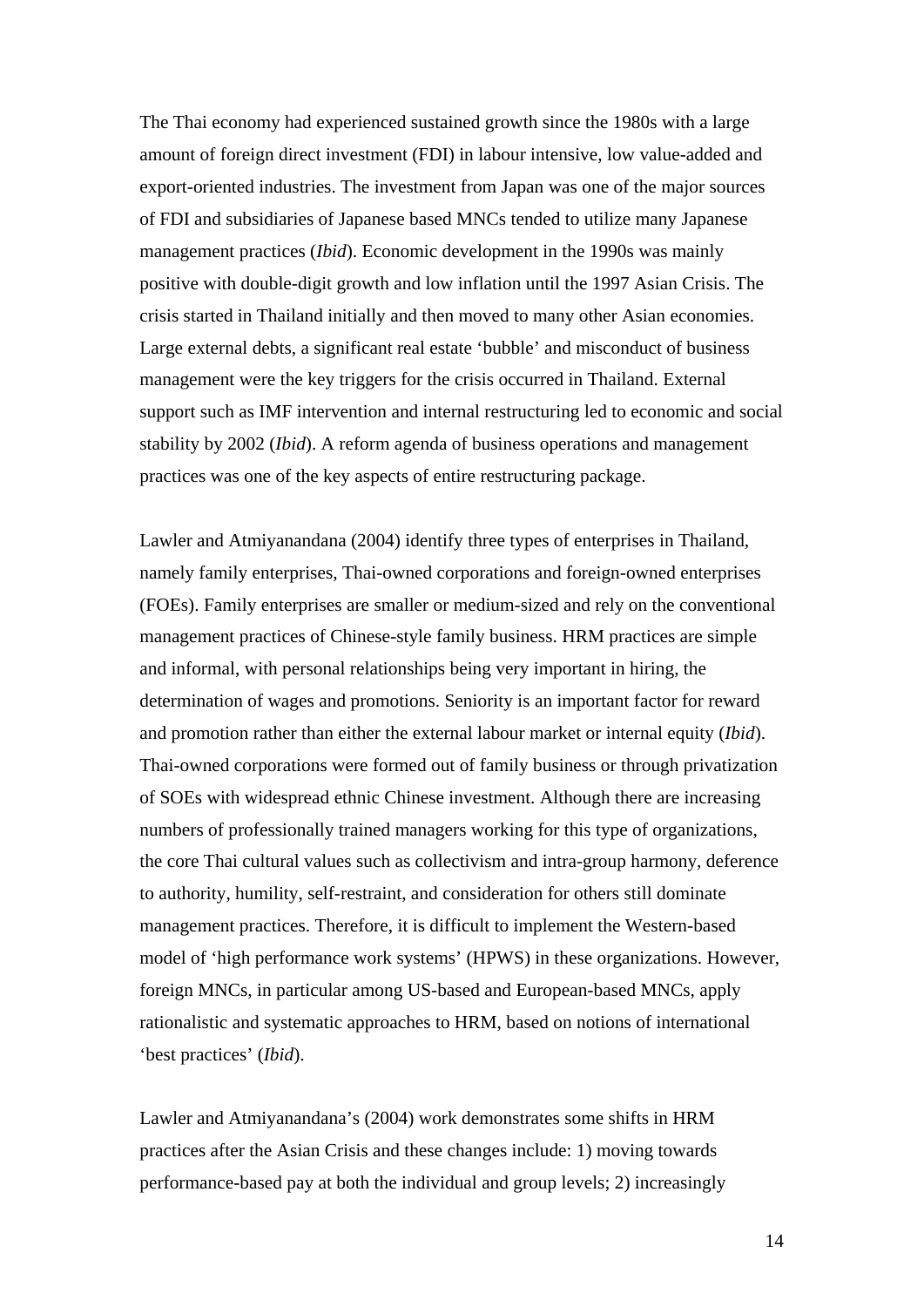viewing training as an 'investment' rather than a 'cost'; 3) adapting a 'coreperipheral' approach to workforce management, 4) more strategic role of HR field. This research also provides an explanation of the factors influencing the changes. Key aspects such as global competition and the Asian Crisis have led to a greater call for accountability and transparency, reforming commercial law and corporate governance. These pressures have pushed both locally-owned and MNCs towards benchmarking management practices against international 'best practice' (*Ibid*). The general trend of HRM practices in Thailand tends to transform towards a more flexible HPWS rather than the traditional approach, although MNCs are generally ahead of locally-owned enterprises.

The last group of East Asian economies we have chosen includes China and Vietnam. Both of these have similar traditional cultures that are predominately Confucianism, and in recent years, they have been transformed themselves from centrally planned socialist systems to a more market oriented one but still with the so-called 'socialist characteristics'. Economic reforms and an 'open door' policy have led to significant changes in the society and the emergence of new interest groups, the inflow of foreign capital and the diversity of ownership of enterprises, and a large and floating population, moving from the countryside to the cities, have accentuated conflicts of interest and require a more relevant employment relations policy at macro-level, as well as HRM strategies at micro-level to cope with these challenges.

China is the birthplace of the ancient philosophies that have long influenced the East Asian region, such as Confucianism and Daoism (see Zhu and Warner, 2004a). The 'Liberation' in 1949 imposed an ideology of Marxist-Leninism, coupled with Maoist ideas. It lasted until Mao Ze-dong died in 1976. In 1978, Deng Xiao-ping introduced economic reform as the central task for the Party/State and people. In fact, reforming employment relations systems was part of the reform agenda since the early 1980s (Warner *et al*., 2005a).

The transformation of people-management systems towards HRM started in the middle of the 1980s (see Child, 1994; Warner, 1995, 1999, 2000, 2004). Initially, HRM as an academic concept was introduced by joint teaching-arrangements between Chinese and foreign universities as well as in management practices in foreign-owned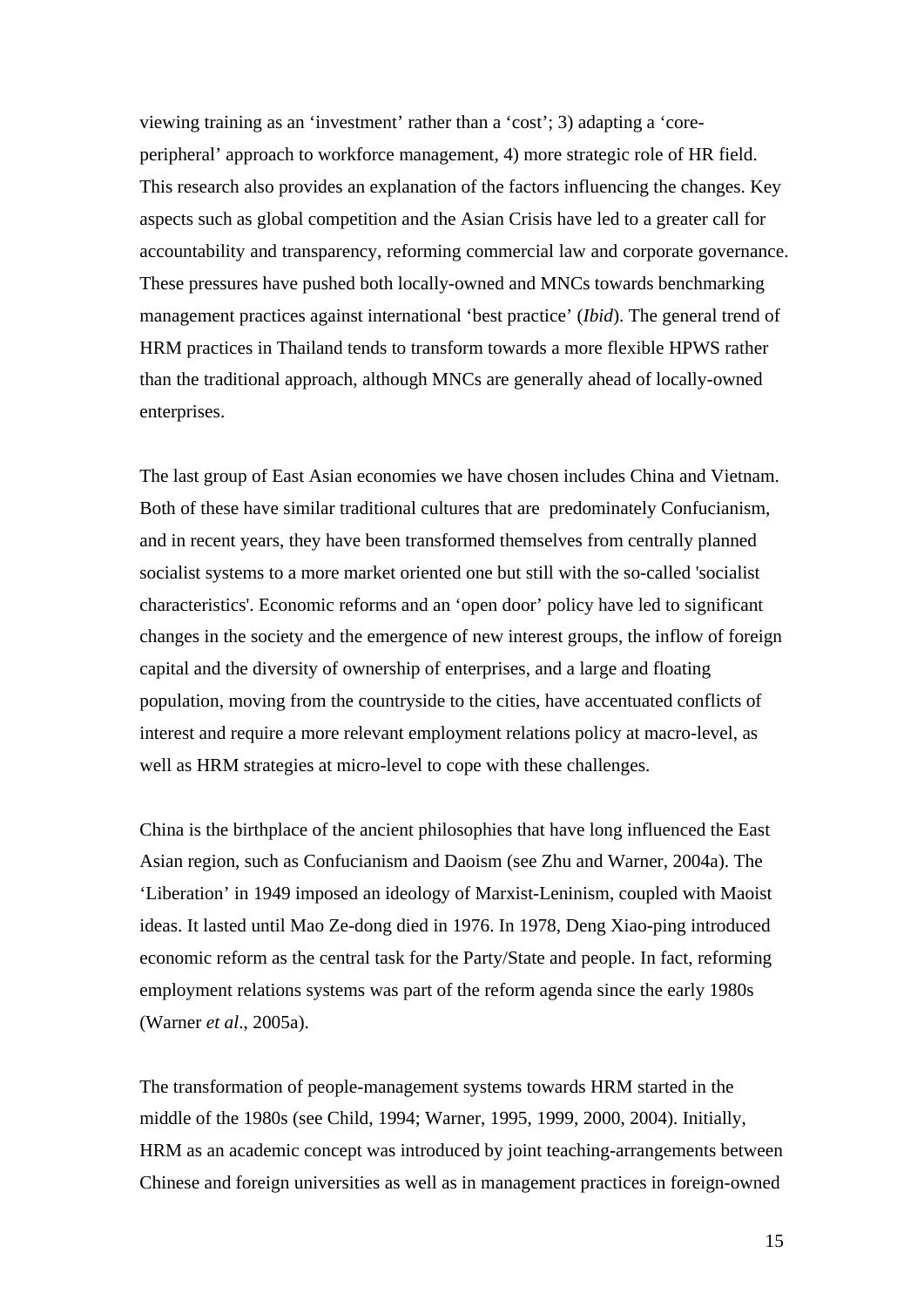enterprises, mainly from Japan, the U.S. and Europe (Warner, 1995). The translation of HRM into Chinese is '*renli ziyuan guanli*' (with the same Chinese characters as in Japanese) which means 'labour force resources management'. But in fact, some people now use it misleadingly as a synonym for 'Personnel Management' (*renshi guanli)* and indeed often treat it as such (Warner, 1997). This older form of PM practice is still very common in state-owned enterprises (SOEs) and a fair degree of conservatism continues to pervade the administration of personnel in such enterprises. Certainly, it is still very far from the concept of HRM as understood in the international community (Poole, 1997). We have coined the phrase 'HRM with Chinese characteristics' to accommodate the character of transformation (Warner *et. al*., 2005a).

The term HRM is in fact mostly *de rigueur* in the more prominent Sino-foreign JVs, particularly the larger ones (Ding *et. al*., 2002; Warner *et. al*., 2005a). Even in these types of firms, management seems to be more inward-looking, with a focus on issues like wages, welfare and promotion as found in the conventional personnel arrangements, rather than strategic ones like long-term development normally associated with HRM (Zhu and Warner, 2004a).

The empirical research study of Ding *et. al.* (2002) shows that MNCs and some joint ventures both adopted more international standardized HRM policies and practices. In contrast, SOEs remained more conservative regarding changes with their 'iron rice bowl' (*tie fan wan*) policies. In addition, township and village enterprises (TVEs) and other domestic private enterprises (DPEs) had much more autonomy in their peoplemanagement compared with SOEs. Regarding the changes of HRM in SOEs, Benson and Zhu's (1999) research identifies three models of transition: 1) a minimalist approach, where organizations have made little attempt to adopt a HRM approach; 2) a transitional stage between the old and the new forms of people-management; 3) an innovative attempt to adopt the HRM paradigm. The fact is that liberalization of economy and the introduction of foreign investment have created the opportunity for Chinese domestic enterprises to adopt some of the widely used Western and Japanese HR practices. The SOEs that are involved in JVs or contracting arrangements with foreign companies are more likely to have adopted the 'new' HRM. Therefore, globalization, more business-oriented beliefs and a stronger customer-oriented

16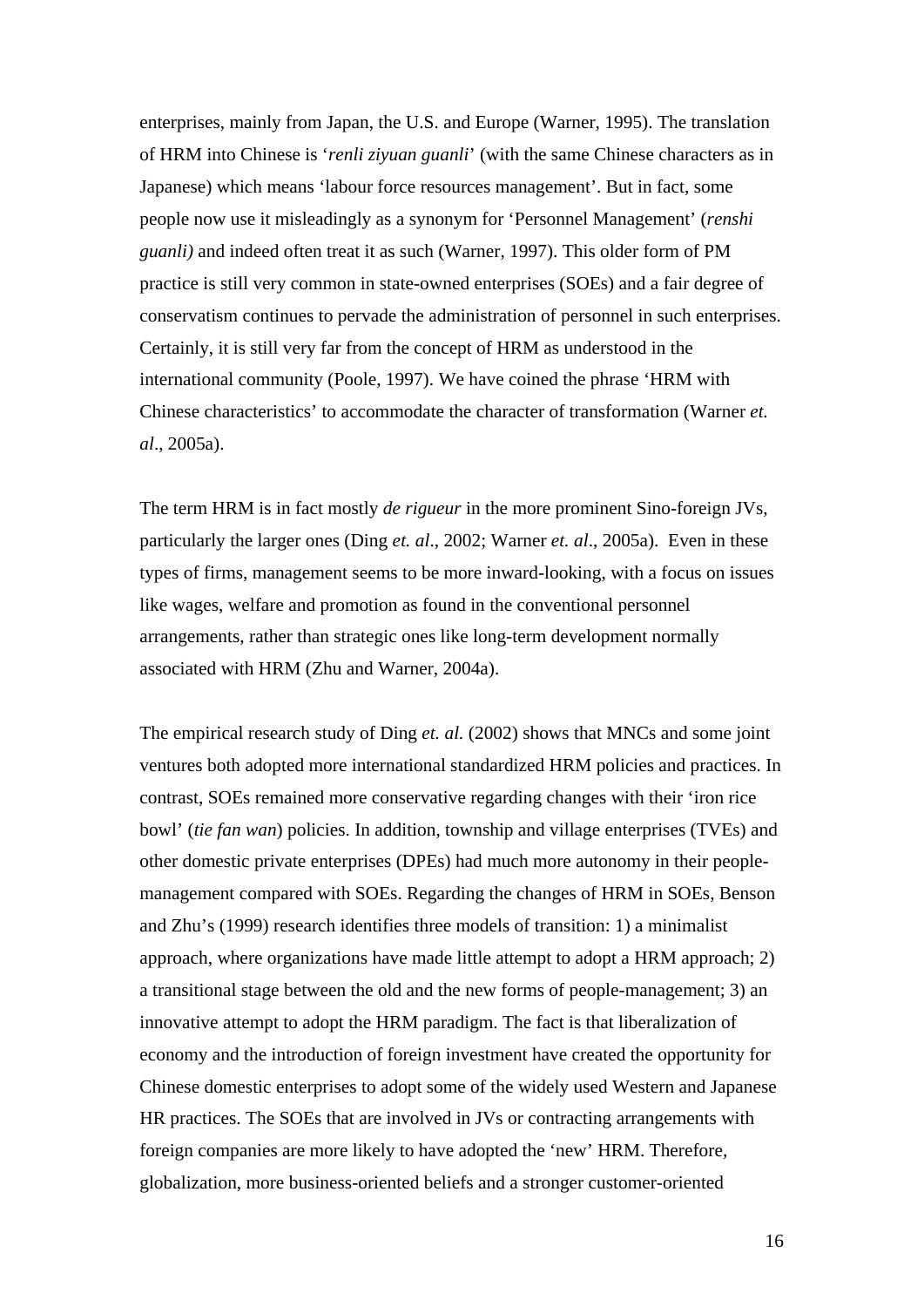strategy are crucial determinants whether enterprises engage in HRM practices (Benson & Zhu, 1999).

Overall, the major changes started in the mid-1980s when the 'labour contract system' was introduced (Warner and Ng, 1999). Two important aspects are associated with the introduction of the 'labour contract system': 1) adopting individual labour contracts with fixed-term (one to five years) to replace the old 'life-time' employment system; 2) 'individual' contracts were supplemented by 'collective' contracts in the mid-1990s, and that provided opportunity for trade unions to be involved in signing 'collective' contracts at firm-level and set up a 'framework agreement' for the myriad individual contrasts in the enterprise (Warner, 2004). It must be made clear however that this contract is not fully equivalent to Western-style collective bargaining as there are no independent unions. In addition, there is increasing autonomy of management, issues such as the rights to hire and fire, performance evaluation, managerial decision on performance standards and the way of conducting evaluation, performance related matters, such as pay and promotion.

Since China joined the WTO, it has added an international dimension to the complicated domestic employment relations systems (Zhu and Warner, 2004b). There was increasing pressure from international governing bodies, such as the ILO and WTO and other international trade unions like the International Confederation of Free Trade Unions (ICFTU), with regard to the issues of labour rights, the role of unions and labour standards, as well as broader concerns about human rights, social protection and political reform in China (*Ibid*). The empirical study of Zhu and Warner (2004b) regarding firms' response towards WTO accession identifies that an increasing number of firms have an active response through innovative strategies and new HR practices. Enterprises with foreign ownership, those that have transformed from SOEs to joint stock enterprises (JSEs), those that are located in the coastal region, those have weaker links with the traditional State planning system, those have experienced modern management systems and internationalization, and those in highvalue-added sectors and the new economy are more likely to have proactive HRM responses (*Ibid*).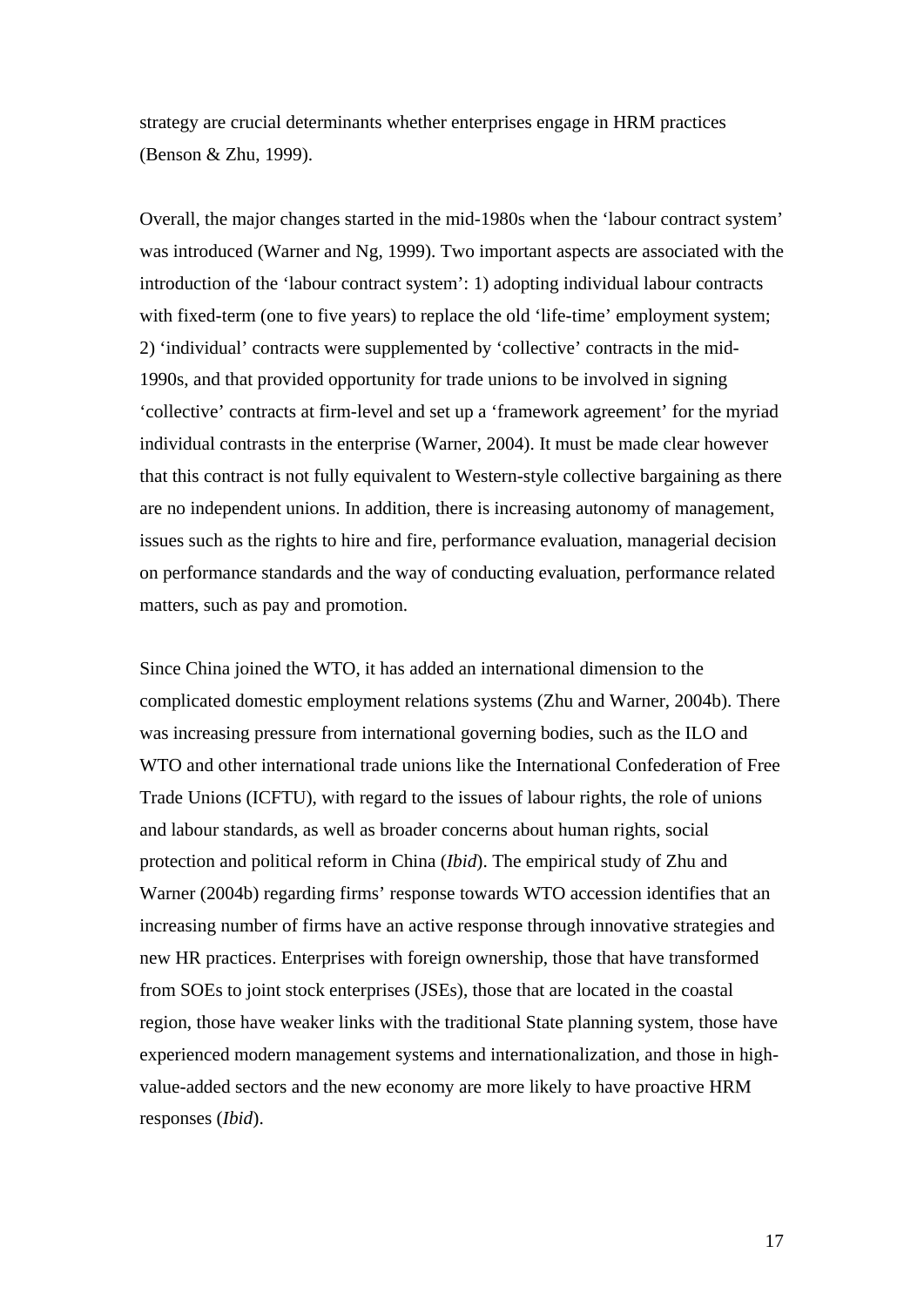Clearly, at this time, there is no a homogeneous model of HRM in Chinese enterprises. Individual enterprises are reforming their HRM systems differently on the basis of their existing conditions and the impact of the economic reforms.

As another socialist market economy, Vietnam has experienced many changes, from the early years of Chinese political and cultural influence (111 BC - 939 AD), French colonization, Japanese invasion, and American occupation, to later communist rule and independence, and more recently economic reforms and entering the global economy. Therefore, there are significant marks left in Vietnamese society from all those historical events.

Fundamentally, traditional thinking in Vietnam has been influenced by ancient Chinese philosophies, predominantly by Confucianism. For many years, Vietnam had been the focal point of the struggle for and against colonialism, of the ideological war between capitalism and socialism and, more recently, of the conflict between different approaches of reform (Beresford, 1989). Vietnam started taking its first steps towards economic reform in 1986, marked by the party-state resolution of *'doi moi*', namely economic renovation (Perkins, 1993; Ljunggren, 1993).

Before the economic reforms started, SOEs were the major economic sector and they were integrated into a system of mandatory state planning (as in China). Enterprise inputs, including labour, were assigned by a Five-Year government plan. Enterprises did not necessarily acquire labour with the right set of skills and were invariably overstaffed because the labour administration arranged employees for individual firms (Doanh and Tran, 1998). In addition, enterprises had few ways to motivate or discipline employees. The reward-system had only an indirect relation to enterprise efficiency and individual labour effort. It was based on a narrowly defined egalitarianism as well as the tendency to reward labour on the grounds of seniority and contribution to the Party as well as to the war-effort in the past.

In order to create a more flexible people-management system as part of the reform agenda, the government relinquished its control over the recruitment and employment of workers. Therefore, individual firms gained the autonomy to decide on the number of workers hired, the terms of employment and the discharge of employees. Even so,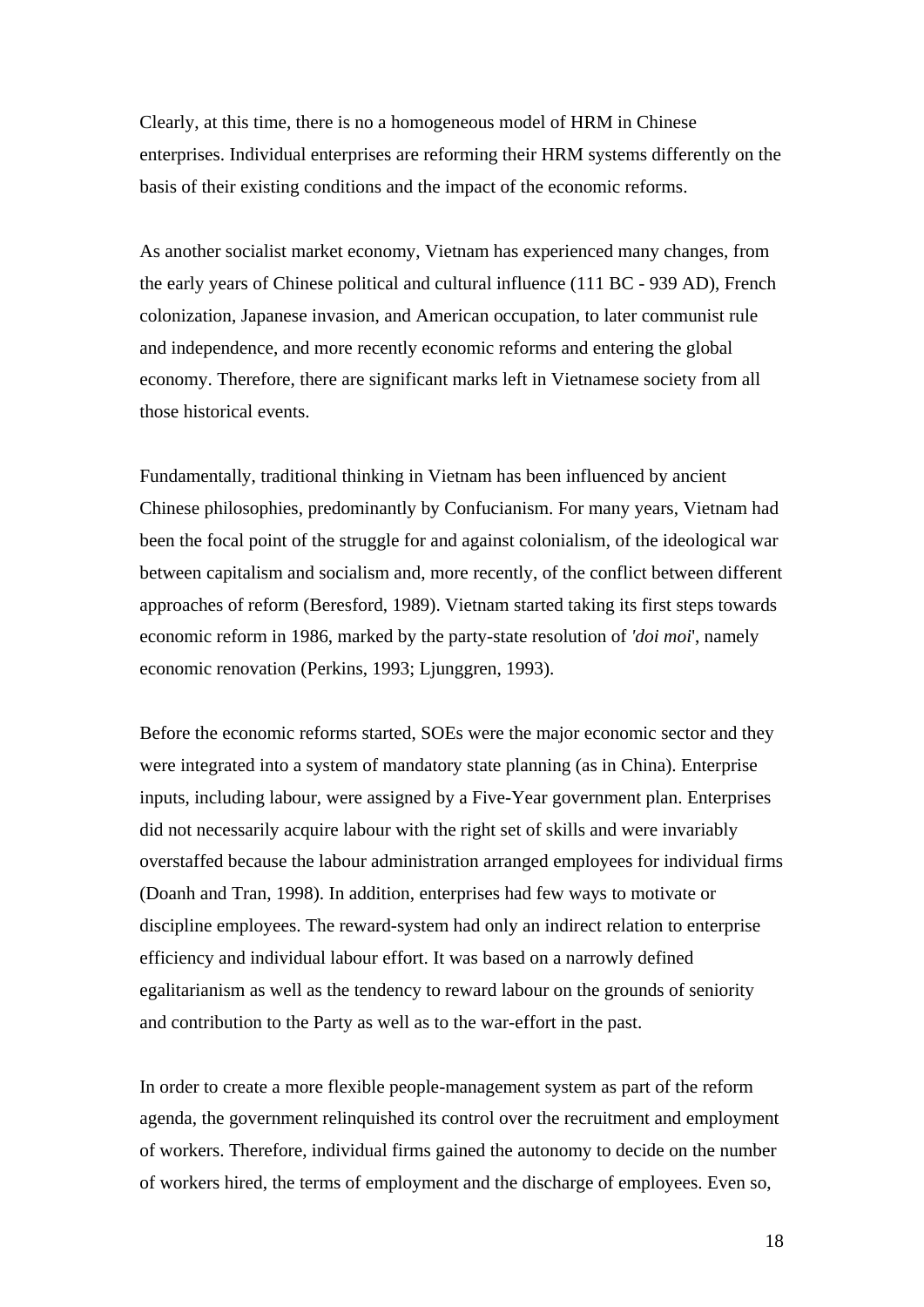there has been a relatively slow pace of transforming life-time employment into a new contract-employment system, with predominantly fixed-term contract employment, since the new system was initially introduced in 1987.

Another major change has been the transformation of wage-system. The central task was transforming the old egalitarian system in which levels of wage were based on length of service, to the new system in which levels of wages link more closely with company and individual performance in terms of profit, productivity, responsibility and skills. The employee however now receives a basic wage and additional benefits that accrue from several forms of bonuses (Zhu and Fahey, 1999).

The third issue of reforming people-management system is changing the old welfare system into a new social insurance system (Norlund, 1993). The old 'from cradle to grave' type of welfare system (even it only covered a minority of labour force who were working at public sector) is considered a financial burden on enterprises. Thus, individual firms seek ways to minimize welfare costs. In order to speed up the reform process and reduce the burden of SOEs, the government issued a new policy on introducing social insurance system to replace the old welfare system.

The fourth issue of reforming the people-management system has been in the area of management-labour relations. Certainly, the central aim of economic reform is increasing the autonomy of enterprise management. The results are varied, but it seems that managers have enjoyed an increase in power. In addition, informal bargaining remains important to the success of the enterprise and this proceeds most smoothly through personal connections. Although economic reform is premised on a reduction of Party influence in the enterprise, political networks form a readily accessible structure for informal bargaining and personal connections, generating problems ranging from unpredictability to corruption (Zhu and Fahey, 2000).

A survey made by one of the authors shows that the realisation of flexibility and competitiveness of enterprises depends on the type of people-management system established and practiced by the management (Zhu, 2002). There is a mixture of control and nurturing in management practices. Most senior management have taken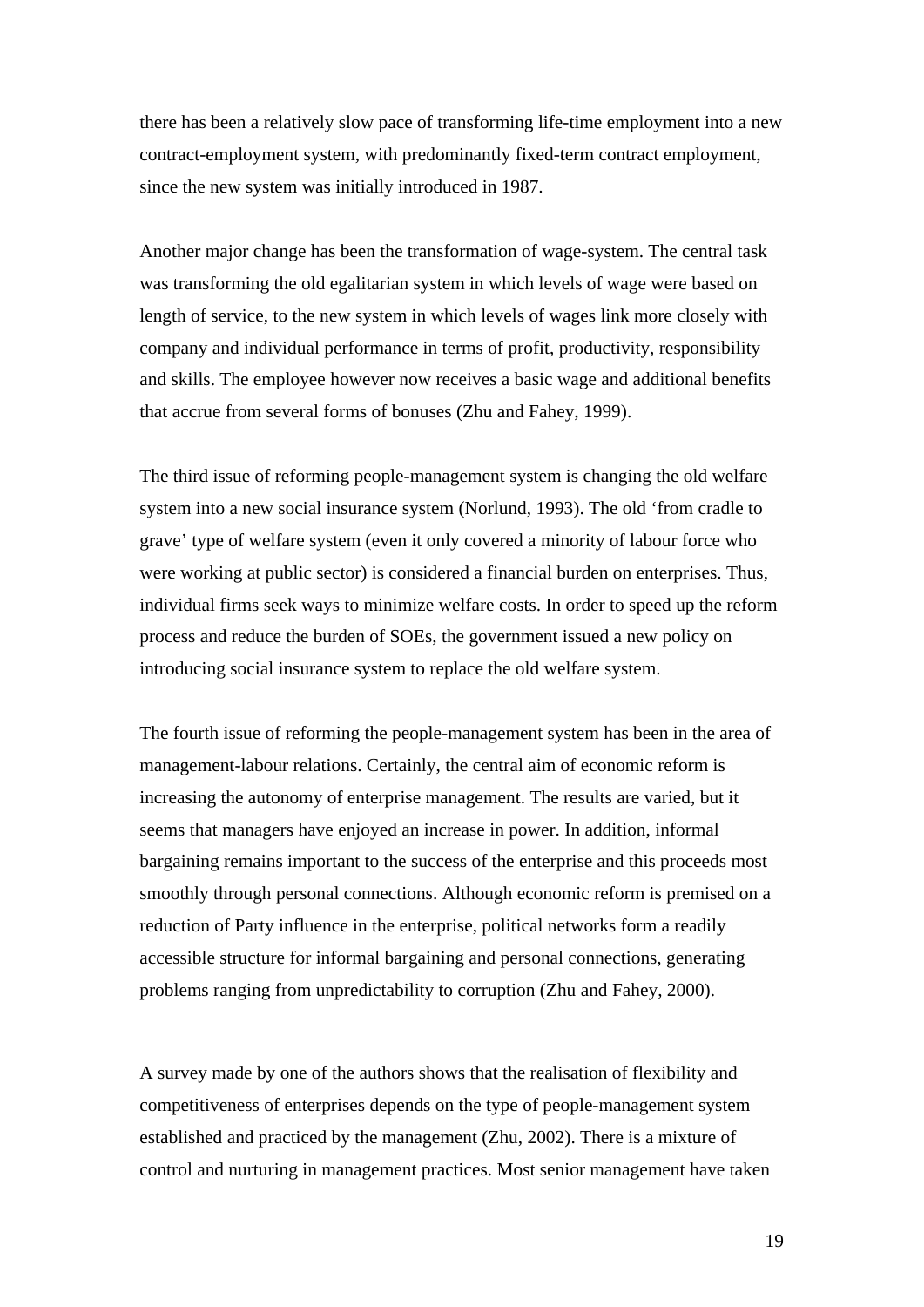on a more transformational leadership, and the middle management and the HR manager show a more transactional approach. In addition, more firms emphasized personnel procedures and rules as the basis of good managerial practice. This indicates that compliance with rules was more important, although the aim is how to encourage greater employee commitment (Zhu, 2002 and 2005). In addition, the variation concerns the strategic role for the HR manager is also problematic. Generally speaking, the position of the HR manager was not a specialized one and in most of the firms was filled by line-managers (Zhu, 2002). The HR managers had little involvement in their firm's strategic planning. In fact, the HR task was more operational (wage, social welfare calculations and so on) than strategic. This was clearly the traditional role of the so-called 'personnel manager'.

In addition, a paternalist management pattern still has certain residual influence (Warner *et. al*., 2005b). However, in the post-reform era, this attitude has gradually changed, especially among younger employees. The new fixed-term contract employment system has largely contributed to this change. The philosophy of collectivism is also found in the Vietnamese organization in terms of their grouporiented approach. Group-based activities including teamwork and decision-making, quality-control and incentives are common managerial practices. In Vietnamese organization, leadership and decisions are team-centred (Zhu, 2002). Another groupbased matter is a collective-oriented bonus (Zhu, 2002). Information-sharing schemes have been widely adopted as well. In fact, not only was general information on production plans and schedules provided, but also this information was accompanied with strategies to improve production and employee performance. Individual grievance mechanisms also existed in a majority of the firms. In most of the cases, parallel grievance channels through both HR and the trade unions also do exist.

Based on these findings, Zhu's (2005) recent empirical research adds *numerically flexible strategies* and *functional flexibility strategies* into consideration in order to illustrate the changes of people-management in recent years, in particular since the Asian Crisis. The findings suggest that labour flexibility strategies were not fully adopted by the sample companies. The results indicate that political, cultural, legal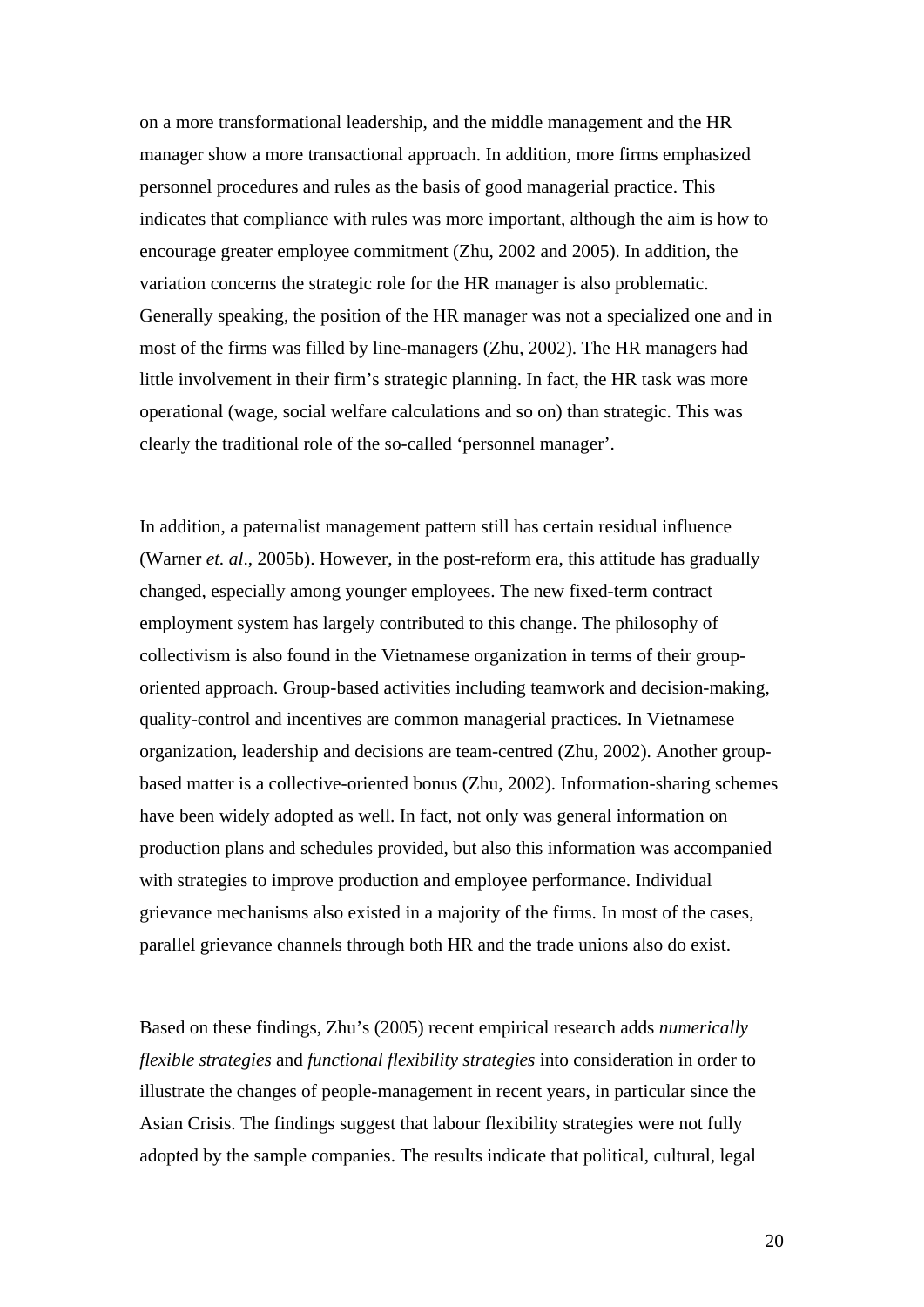and economic factors make labour flexibility in Vietnam are different from that in other countries (Zhu, 2005). For instance, companies are not able to adjust the size of regular employees due to the constraints of legislation. In addition, Vietnamese cultural traditions that place great emphasis on organizational and personal commitment, and harmonious working environments prevent the full deployment of functional flexibility (Zhu, 2005).

#### **Discussion**

One of the central themes of this article is to illustrate the similarity and difference of HRM systems among the key players in East Asia. Table 2 identifies the key characteristics of people-management in East Asia by summarizing the major comments on the seven East Asian economies reviewed in the previous section. This table presents these cases by dividing the issues into three sub-categories, namely existing dimensions, the U.S. influence and the European influence.

#### **Insert Table 2 about here.**

By examining the existing dimensions horizontally, we can see that under the group orientation section, almost all the cases have very high of those four key dimensions, namely common goal and value, group-based performance evaluation, group-based incentives and teamwork. There are three items with high rather than very high level, namely group-based incentives in Malaysia and Thailand where individual incentives also influence the incentive schemes in certain degree compared with other cases, while teamwork is high in China, but not very high due to the disruption of the 'Cultural Revolution' with some internal fighting elements at workplace that planted the roots of certain suspicious among co-workers.

Among the other dimensions, harmony is very high in most of the cases except China with high level due to the same reason under the influence of the 'Cultural Revolution'. Communist egalitarian principle also influences China and Vietnam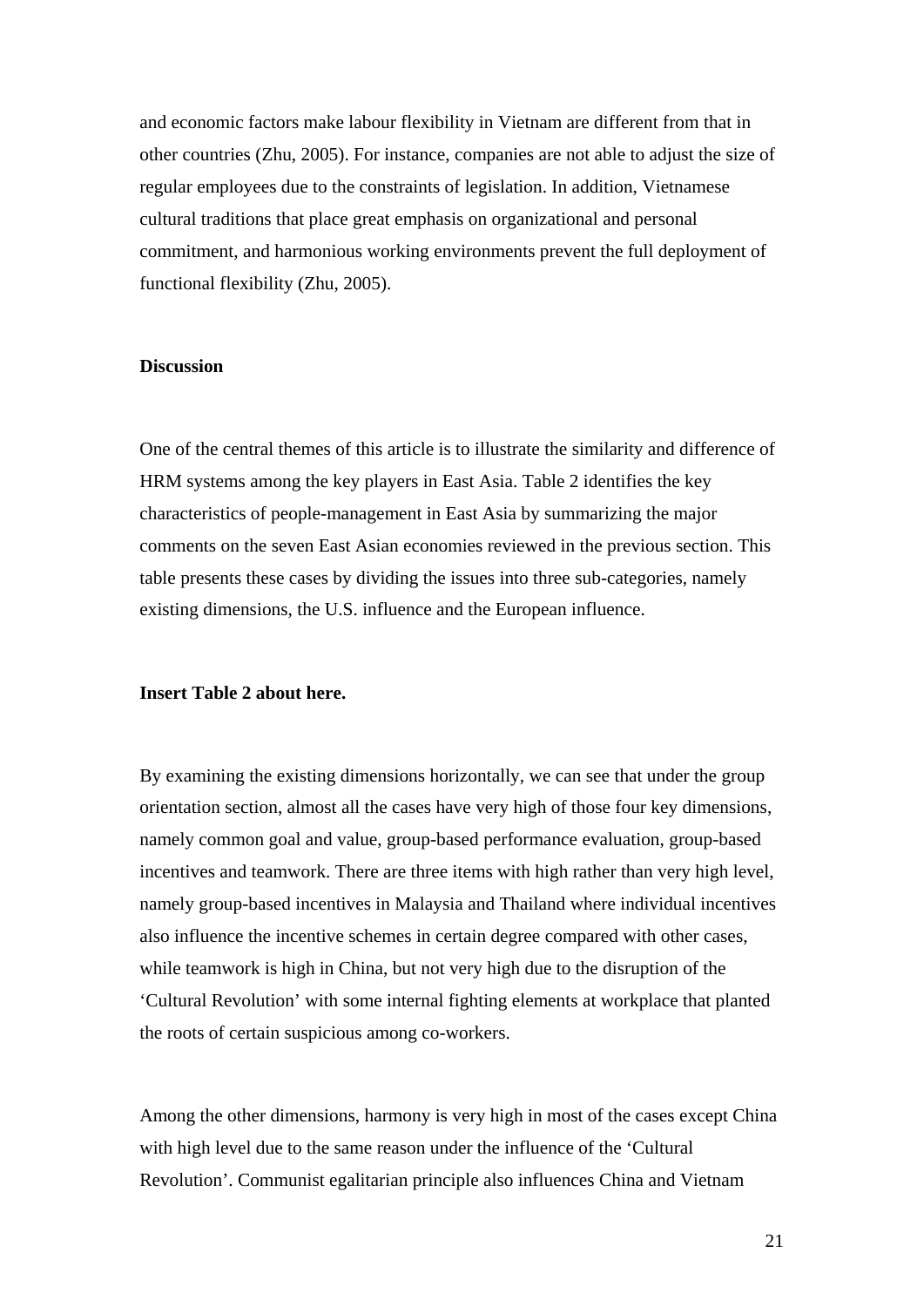having less hieratical power relationships and less paternalist management system than other Asian counterparts. Japan has the most advanced information sharing system than other cases. Multi-skilling is better developed in Japan, Korea and Malaysia than other cases. All the cases have the strong role of State and China and Vietnam have the most influential State comparatively due to their Communist single Party-State status. Training and development are important HR policy among all the cases, in particular Japan and Korea have developed most advanced systems compared with other counterparts. Unions' influence is very hard to judge based on the surface. In fact, majority cases have firm-based union activities except the cases of Malaysia and Thailand. There are certain forms of negotiations between management and unions in developed economies such as Japan, Korea, and Taiwan, and socialist market economies such as China and Vietnam. Labour laws defined the role of unions in those societies clearly but a key matter is the lack of implementation and enforcement of those laws in reality. Unions in Korea have made strong protests from time to time but the real impact on key decision-making process has declined in recent years.

Then, the next sub-category is the U.S. influence among these East Asian cases. The most profound influences are individual contracts, fixed-term contracts, and downsizing and retrenchment. Other influences such as freedom to hire and fire, strategic role of HRM, individual performance evaluation, and individual career development are 'moderate', with majority of medium-level adoption. The last group of dimensions such as individual goal and value, individual pay and incentives, and unitarist labour-management approach have relatively lower levels of adoption due to their underpinning values contradict the fundamental belief-systems in East Asian philosophy, as well as the basic human relationship norms and management practices in the workplace.

The third sub-category is the European influence. Generally speaking, the European influence among the East Asian economies is less than the U.S. influence. However, some key aspects of European-oriented people-management system such as codetermination and social partnership as well as institutional building and legalistic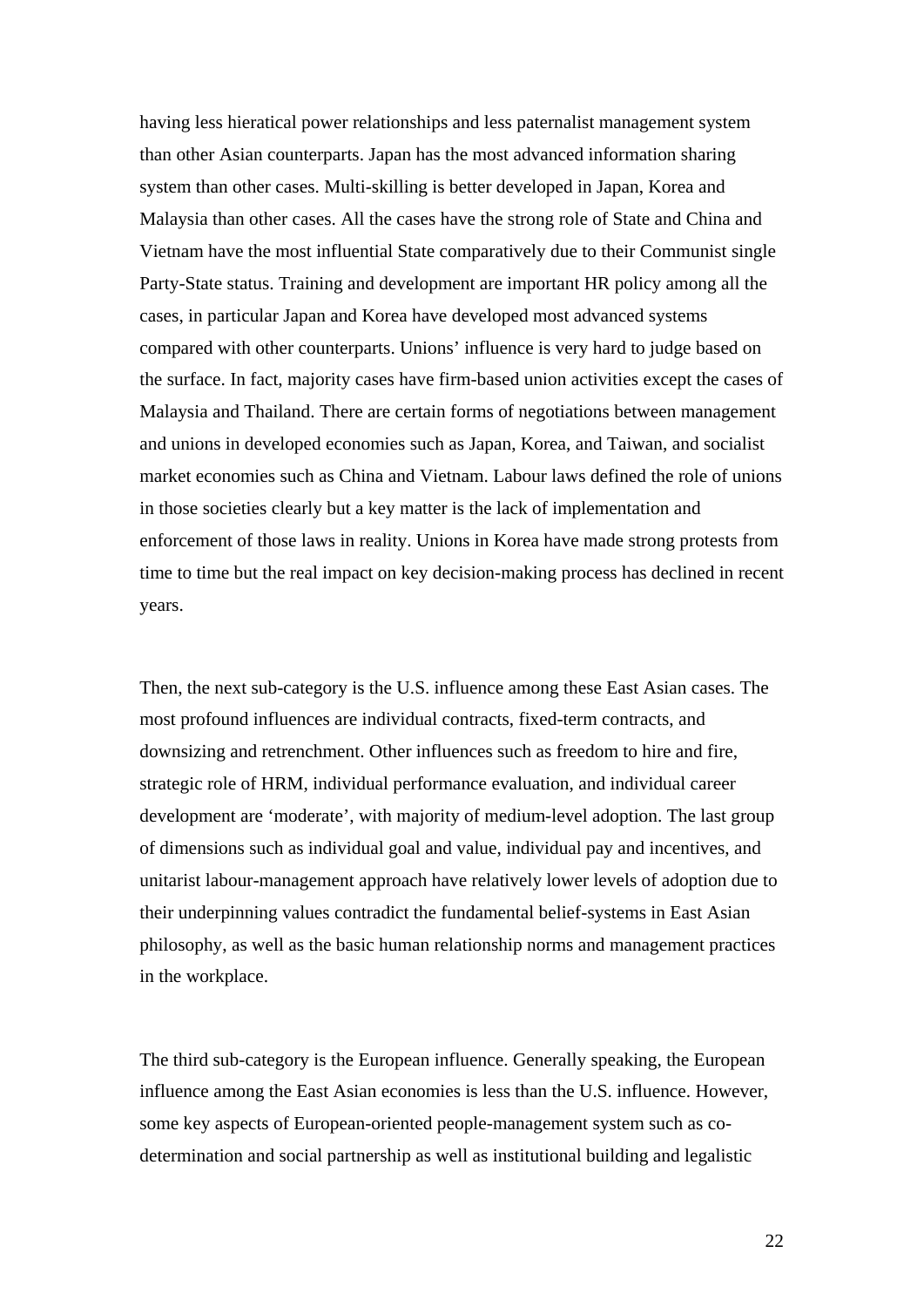environment do help East Asian economies to transform the society towards the 'rule of law' and embracing the institutionalization process at the macro-level and workers' participation and industrial democracy at firm-level. The general trend is that the developed economies such as Japan, Korea and Taiwan adopt more European dimensions than the developing economies. This maybe reflects that the development of institutionalization need accompany of advanced economic system. The danger is that most East Asian economies have not fully developed institutional framework and if they suddenly follow the trend of de-institutionalization, it may damage the longterm sustainable capacity to be a mature political, economic and social entity.

Table 3 provides more complementary information on the people-management changes, factors causing the changes and time. The common phenomenon is that when there is a crisis, that leads to some opportunities for drastic changes as the meaning of the Chinese character of 'crisis' – '*weiji*' literally means 'danger & opportunity'. The major changes in Japan started in 1992 when its economy went into the recession. Other economies mainly started to reform in the late 1997 when the Asian Crisis occurred. China and Vietnam launched reforms of its management system as part of overall economic renewal agenda in the late 1980s and further changes later as a response towards WTO entry for China and the Asian Crisis for Vietnam. The major changes are predominately introducing some 'hard' HRM elements as well as responding to the crisis. In other words, short-term oriented drastic measures being adopted with the conceptual notion of improving flexibility under the economic restructuring or economic reform process.

### **Insert Table 3 about here.**

#### **Conclusion**

The people-management system in East Asia has, we would argue, some distinctive even unique characteristics. First, the process of the formation and transformation has been marked by some self-determined factors related to the traditional cultural/value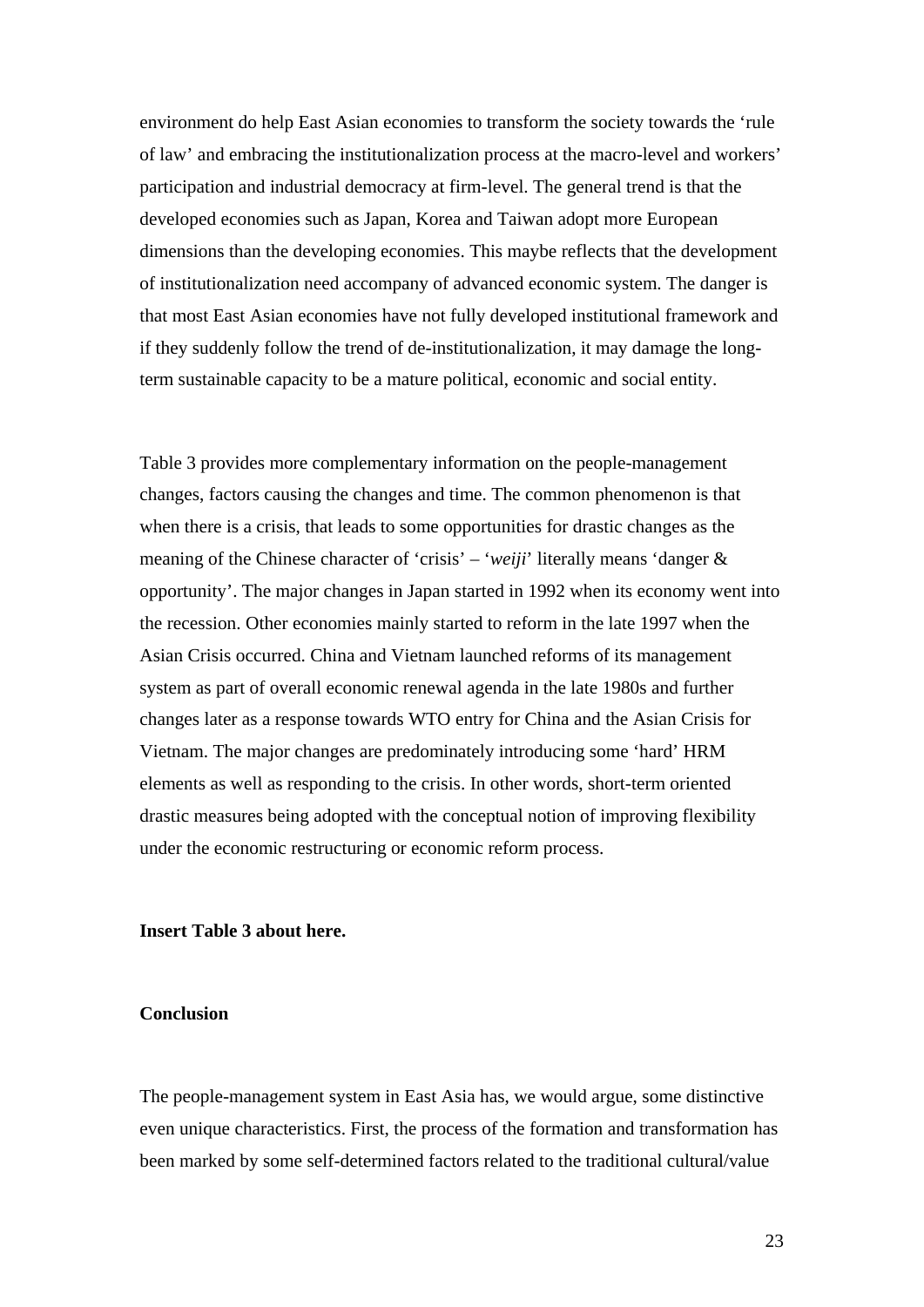systems and historical evolution. Represented with group-orientation, key peoplemanagement dimensions such as common goal and value, teamwork, harmony, information sharing, training and development, and so on are part of the so-called 'new' HRM paradigm. However, with increasing global competition and influence of MNCs' management practices, the U.S.-oriented individualistic HRM dimensions have also been gradually adopted among majority East Asian economies. Key aspects such as individual fixed-term contracts, individual performance evaluation, individual career development, downsizing and retrenchment, freedom to hire and fire, strategic role of HRM and so on have become increasingly important in East Asian peoplemanagement system. In addition, the European influences of social partnership, institutional building and legalistic environment play a positive role on the society transformation towards the 'rule of law' and institutionalization. The next challenge for East Asian economies is not embracing the trend of de-institutionalization but building strong social and institutional framework that enables them to achieve sustainable development. In addition, individual country's effort could be weak and a regional-based approach towards 'labour market regulation' and 'labour-right standardization', like the EU's approach, may be the eventual outcome for the entire regional development.

Figure 1 demonstrates the current triangle-influence of people-management system between East Asia, the U.S. and Europe. It is very clear that the U.S. is the dominant power both in 'hard' as well as 'soft' approaches towards people-management system with the emphasis on individualist and unitarist approaches. Through their FDI activities in Asia and Europe, as well as developing new paradigm for management education, the U.S. plays the so-called leadership role on influencing and forming management philosophies, policies, programs, practices and processes (5-P). On the other hand, both East Asia and Europe have some influence on each other as well as on the U.S. with their unique characteristics. For example, the East Asian model emphasizes collective approach, harmony and relational based business operation (ie. social network approach). The European model then pays attention to pluralistic labour-management relations and legalistic environment. International collaboration on labour standards is also useful for other countries, especially among East Asian countries, to follow.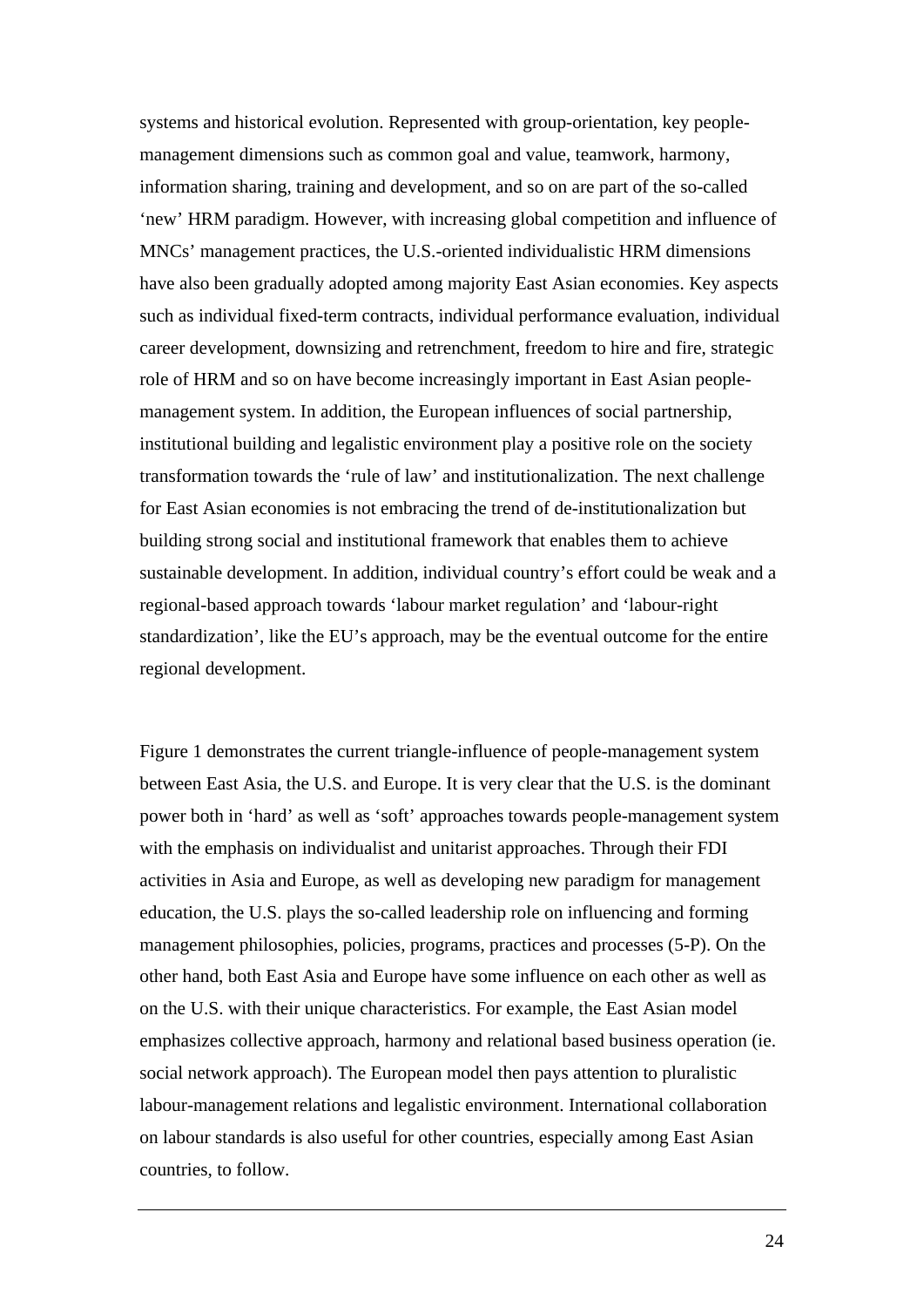

The last but not least key point is that the factors shaping the development of peoplemanagement system in East Asia can be summarized now as the following. First, there is a strong foreign influence, in particular the U.S. influence on the process of globalization. The more dependent on foreign capital and MNCs' activities, eg. Taiwan, Malaysia and Thailand, the more the so-called 'HPWS' oriented HRM practices are adopted.

Second, there is a strong State-influence. All the cases in our study show that the influence from the State is strong or very strong. The development model in East Asia used to be labeled as 'the State-led development'. In fact, the people-management system is also strongly linked with the State policy on industrial relations (IRs) and labour market regulations. Certainly, the State policy shifts from time to time. Generally speaking, the State policy on IRs among the East Asian capitalist economies has transformed from initial pro-capital between the 1960s and the mid of 1980s as part of the over-all industrialization policy, to 'pro-labour' between the late 1980s and 1997 as part of democratization movement, and then converted to procapital again after the 1997 Asian Crisis when economy went into a downturn and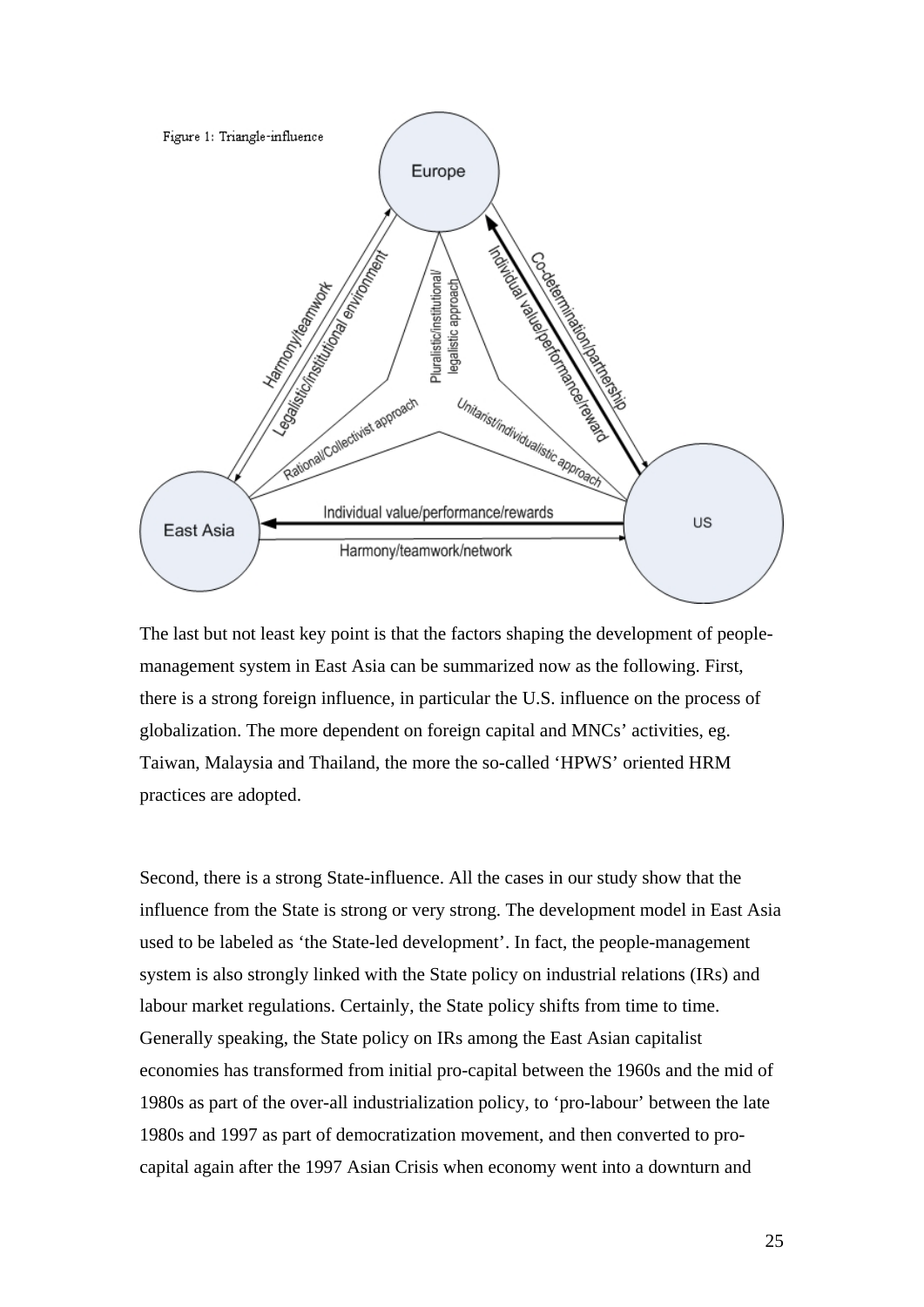unemployment grew, accompanied by intensified regional and global competition. On the other hand, the two socialist market economies, namely China and Vietnam, have been undergone a period of State-led economic reform and people-management system has been part of the reform agenda, transforming from the traditional PM model into the concurrent one of hybrid model with the combination of PM and HRM. Therefore, the people-management system has been undergone a period of reform and retrenchment over the past three decades.

Third, the over-all social and economic development stage influences the peoplemanagement system related to functional social and institutional framework in East Asia. The evidence shows that more developed economies have more advanced social and institutional framework and better-established legalistic environment. However, the less developed economies, no matter how many pieces of legislations they passed, the implementation and enforcement of law and regulation have always been problematic. Therefore, the social and institutional development relies on the level of education, income and income distribution, awareness of citizenship and legal rights. Without adequate social and economic development, the established social and institutional framework could not function effectively.

Fourth, the history is an important factor determining both individual and organizational behaviour. Adopting and implementing certain HRM policies and practices are related to a 'fit' with the historical path and norm in a particular organization. The historical path could be related to national history, eg. the 'Cultural Revolution' in China with internal fighting and suspicious behavour, and individuals' joining the army in Korea, Taiwan and Vietnam (war experiences in Vietnam in particular) and bringing military-oriented management style into workplace, or organizational history such as family traditions among a number of private businesses in Korea, Taiwan, Malaysia and Thailand, and SOEs' traditions in China and Vietnam, while particular type of management practices remains as core practices and they are very hard to be replaced.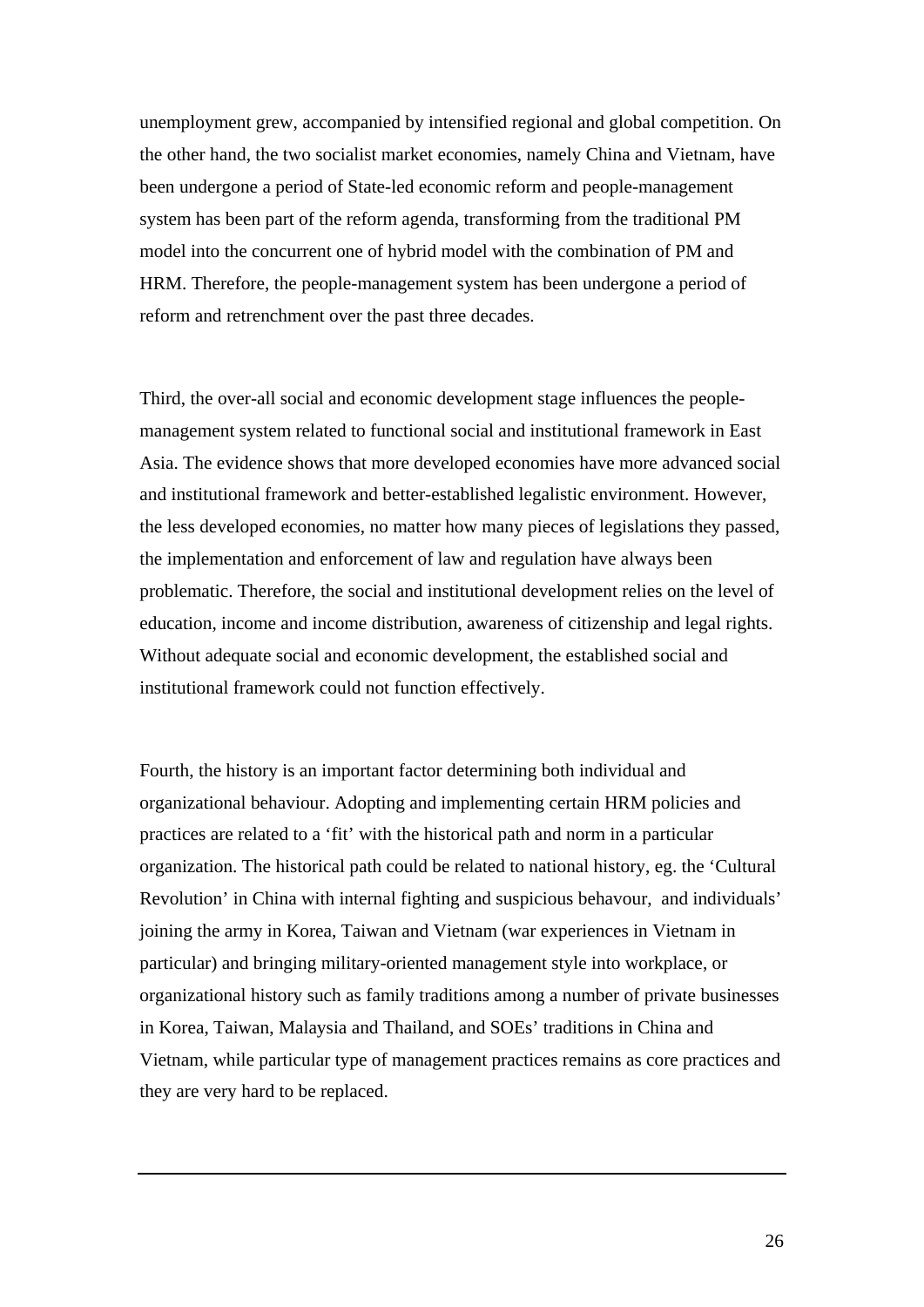Given all of the evidence and argument in this article, we can see that it would be foolish to define an 'Asian HRM Model' as such. However, the implications of this study are manifold. We tried to identify some commonalities as well as differences within the current HRM policies and practices among the seven key East Asian economies in order to illustrate the key questions being asked in the beginning of this article. The purpose of this study is not about showing who has a more superior people-management system than others, but identifying what elements do exist in East Asian people-management system, what other new elements have been adopted into the existing system and then what factors determining such changes. We have demonstrated in this article that HRM is in a reforming process in East Asia towards a hybrid people-management system by combining many the U.S. and European people-management aspects. However, this reforming process is not one-way only. In fact, many elements of East Asian people-management system also influence the U.S. and Europe as we indicated in Figure 1. In addition, multi-factor are shaping the outcome of reforming people-management system in East Asia, identified as foreign influence, the State's influence, the stage of social and economic development, and national and organizational historical path. Therefore, the future changes may go ahead along the lines of shaping factors and influences presented in this article. Other economies, no matter whether in East Asia or other parts of the world, may draw some lessons from this study as we hoped as part of our initial planning in writing up this article.

## **References:**

ADB Key Indicators, (2005) *key Indicators 2005: Labor Market in Asia: Promoting Full, Productive, and Decent Employment.* Manila: Asian Development Bank. ADB Annual Report, (2005) *Annual Report 2005.* Manila: Asian Development Bank.

Asma, A. (2001) 'Influence of Ethnic Values at the Malaysian Workplace'. In A. Abdullah and A. Low (eds.) *Understanding the Malaysian Workforce: Guidelines for Managers. Kuala* Lumpur: MIM, pp: 1-24.

Aycan, Z. (2005) 'The Interplay between Cultural and Institutional/Structural Contingencies in Human Resource Management Practices', *International*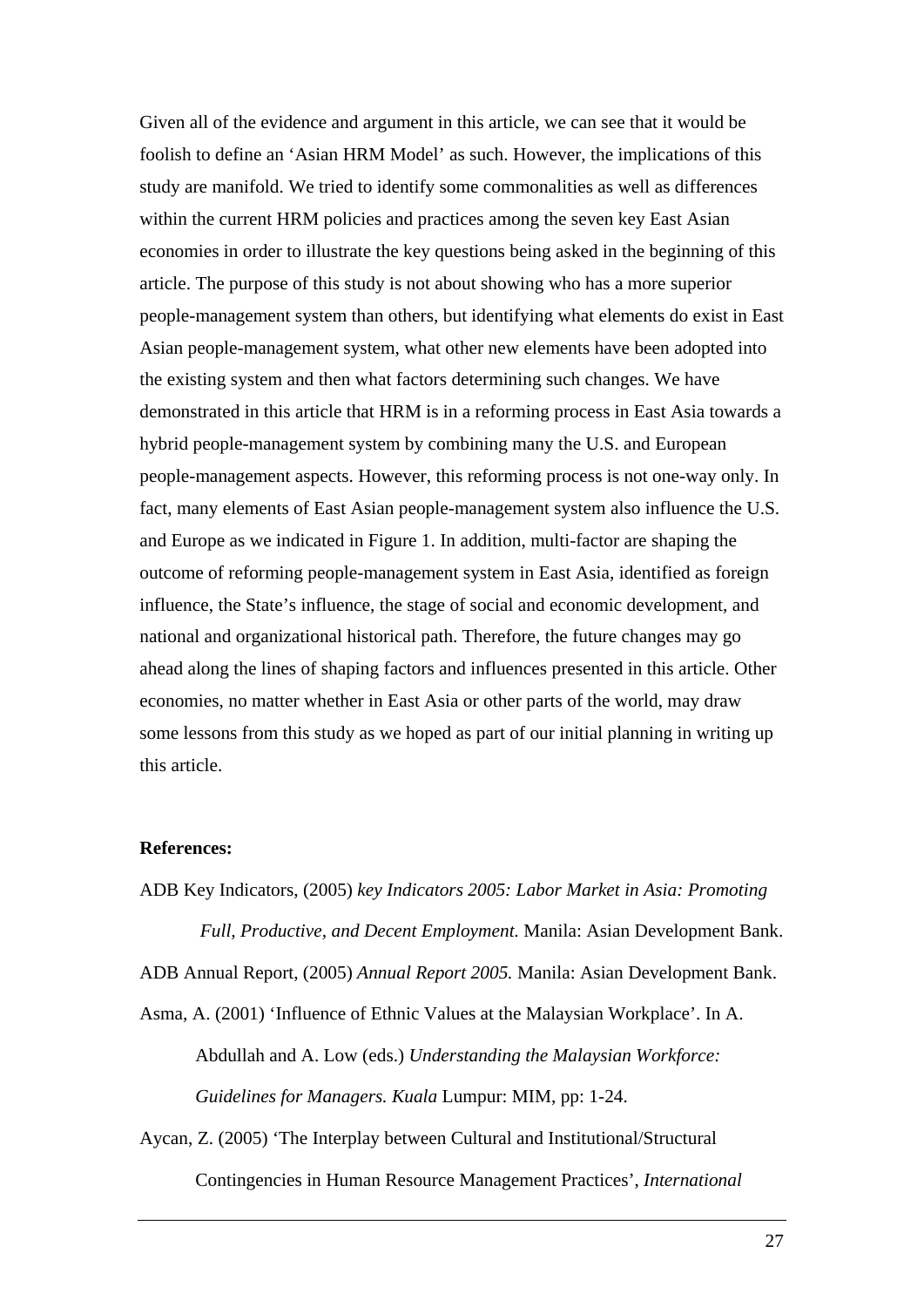*Journal of Human Resource Management,* 16(7): 1083-119.

- Bae, J. and Rowley, C.(2001) 'The Impact of Globalisation on HRM: The Case of South Korea', *Journal of World Business*, 36(4): 402-28.
- Bae, J. and Rowley, C. (2004) 'Changes and Continuities in South Korean HRM'. In C. Rowley and J. Benson (eds.) *The Management of Human Resources in the Asia Pacific Region: Convergence Reconsidered.* London: Frank Cass, pp. 76- 105.
- Benson, J. and Debroux, P. (2004) 'Flexible Labour Markets and Individualized Employment: The Beginnings of a New Japanese HRM System?'. In C. Rowley and J. Benson (eds.) *The Management of Human Resources in the Asia Pacific Region: Convergence Reconsidered.* London: Frank Cass, pp. 55- 75.
- Benson, J. and Zhu, Y. (1999) 'Market, Firms and Workers: The Transformation of Human Resource Management in Chinese Manufacturing Enterprises', *Human Resource Management Journal*, 9(4): 58-74.
- Beresford, M. (1989) *National Unification and Economic Development in Vietnam.*  London: Macmillan.
- Bhopal, M. and Rowley, C. (2002) 'The State in Employment: The Case of Malaysian Electronics', *International Journal of Human Resource Management,* 13(8): 1166-85.
- Boxall, P. F. (1992) 'Strategic Human Resource Management: Beginning of a New Theoretical Sophistication?' *Human Resource management Journal*, 2: 60-79.
- Brewster, C. (1995) 'Towards a European Model of Human Resource Management', *Journal of International Business*, 26:1-22.
- Budhwar, P. S. and Debrah, Y. (2001) 'Rethinking Comparative and Cross-national Human Resource Management Research', *International Journal of Human*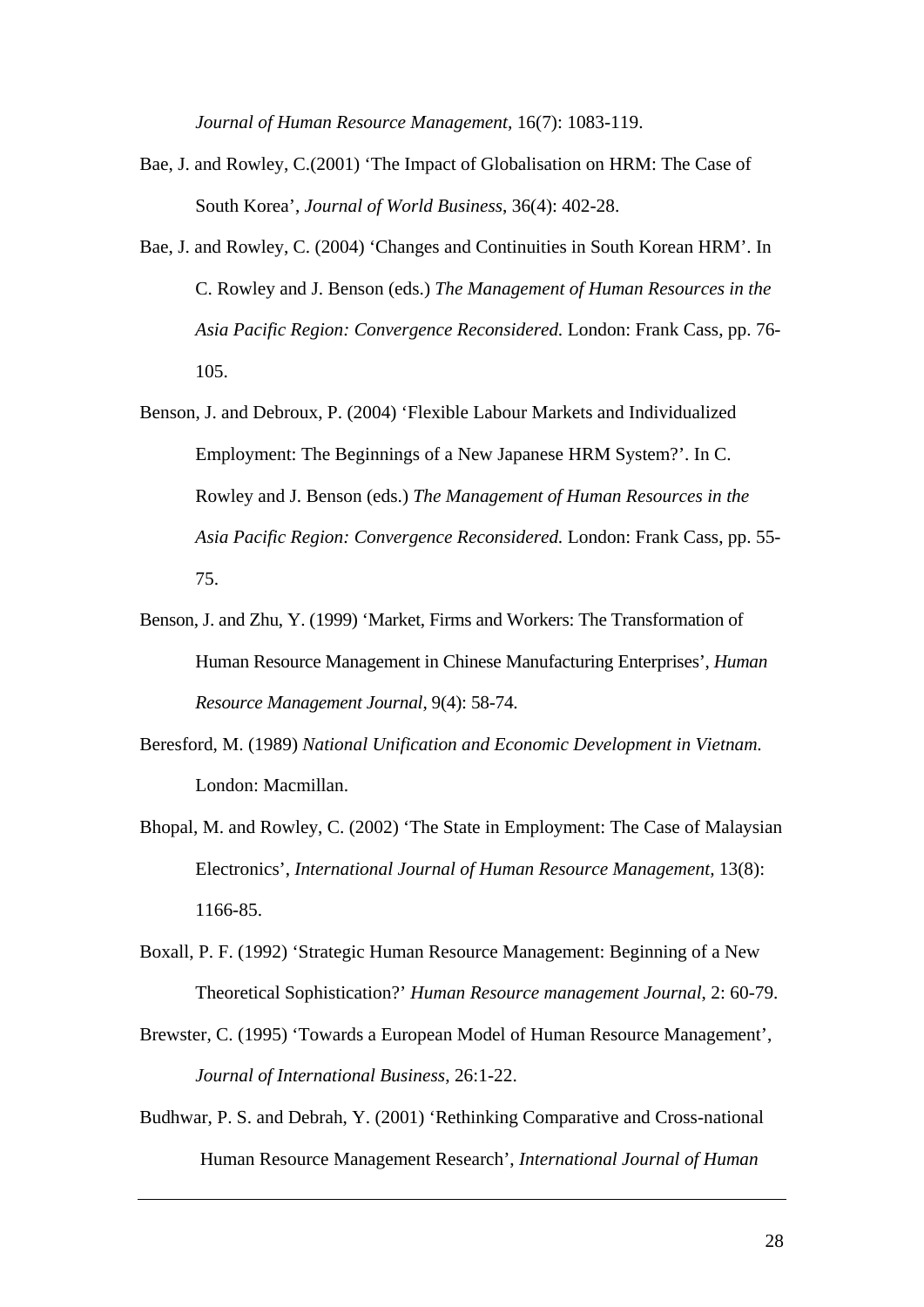*Resource Management,* 12(3): 497-515.

Chen, M. (1995) *Asian Management Systems.* London: Routledge.

- Chen, S. J., Lawler, J. and Bae, J. (2005) 'Convergence in Human Resource systems: A Comparison of Locally Owned and MNC Subsidiaries in Taiwan', *Human Resource management*, 4493): 237-256.
- Child, J. (1994) *Management in China during the Era of Reform*, Cambridge: Cambridge University Press.

Ding, D. Z., Lan, G. and Warner, M. (2001) 'A New Form of Chinese Human Resource Management? Personnel and Labour-Management Relations in Chinese TVEs', *Industrial Relations Journal*, 32:328-343.

- Doanh, L. D. and Tran, T. C. (1998) 'The SOE Reform Policies in Vietnam and Their Implementation Performance', in: Ministry of Planning and Investment: *Study on Economic Development Policy in the Transition Toward a Market-oriented Economy in Vietnam, Phase 2*. Hanoi: Ministry of Planning and Investment and Japan International Cooperation Agency, 4, 19-49.
- Fombrun, C. J., Tichy, N. M. and Devanna, M. A. (1984) *Strategic Human Resource Management.* New York: Wiley.
- Galbraith, J. and Nathanson, D. (1978) *Strategic Implementation: The Role of Structure and Process.* St Paul, MI: West Publishing.
- Guest, D. E. (1991) 'Personnel Management: The End of Orthodoxy?' *British Journal of Industrial Relations,* 29: 147-75.
- Hendry, C. and Pettigrew, A. M. (1992) 'Pattern of Strategic Change in the Development of Human Resource Management', *British Journal of Management*, 3: 137-56.
- Hendry, C., Pettigrew, A. M. and Sparrow, P. R. (1988) 'Changing Patterns of Human Resource management', *Personnel Management*, 20: 37-47.

Hyman, R. (2001) *Understanding European Trade Unionism: Between Market, Class*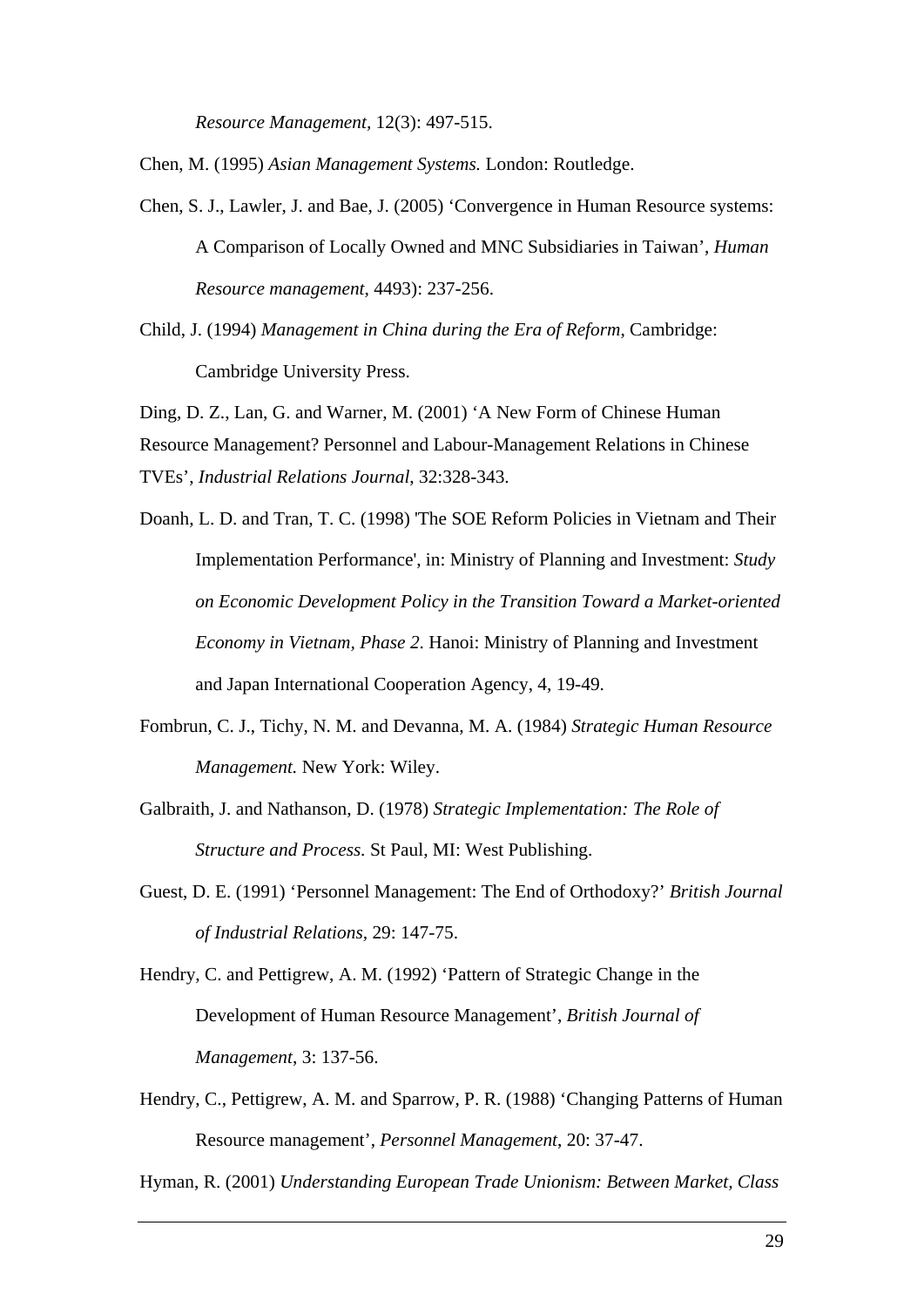*and Society.* London: SAGE.

Kim, S. and Briscoe, D. (1997) 'Globalization and a New Human Resource Policy in Korea: Transformation to a Performance-Based HRM', *Employee Relations,*  19(5): 298-308.

Koizumi, T. (1989) 'Management of Innovation and Change in Japanese Organizations', *Advances in International Management*, 4: 245-54.

Lawler, J. and Atmiyanandana, V. (2004) 'HRM in Thailand: A Post-1997 Update'. In C. Rowley and J. Benson (eds.) *The Management of Human Resources in the Asia Pacific Region: Convergence Reconsidered.* London: Frank Cass, pp. 165-85.

Ljunggren, B. (1993) 'Concluding Remarks: Key Issues in the Reform Process'. In B. Ljunggren (ed.) *The Challenge of Reform in Indochina.* Cambridge, MA: Harvard university Press, pp. 349-383.

Moore, J. (1987) 'Japanese Industrial Relations', *Labour and Industry,* 1(1): 140-55.

National Statistics of China, (2006) *National Statistics of China 2006.* Beijing:

Chinese National Statistic Bureau.

- National Statistics of Japan, (2006) *Japanese Working Life Profile 2005/2006 Labour Statistics*. Tokyo: The Japan Institute for Labour Policy and Training. National Statistics of Korea, (2006) *Labour Force Survey 2006.* Seoul: National Statistical office *.*
- National Statistics of Malaysia, (2006) *Labour Force survey Report, 2006.* Kuala Lumpur: Department of Statistics.
- National Statistics of Taiwan, (2006) *Key Economic and Social Indicators 2006.*  Taipei: Executive Yuan.
- National Statistics of Vietnam, (2006) *National Statistics Data 2006.* Hanoi: National Statistical Office.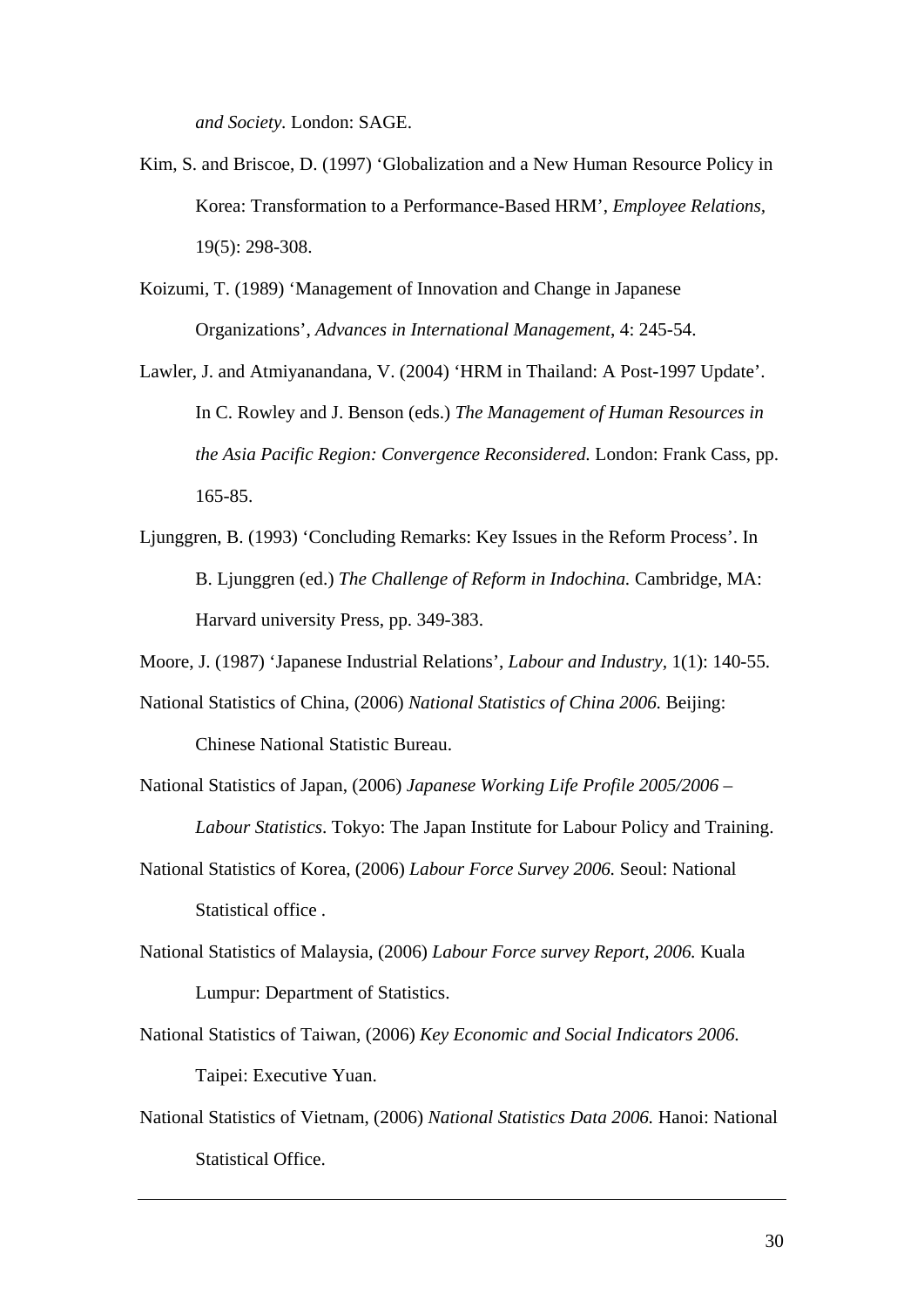- Norlund, I. (1993) 'The Creation of a Labour Market in Vietnam: Legal Framework and Practices'. In C. A. Thayer and D. G. Marr (eds.) *Vietnam and Rule of Law.* Canberra: Australian National University Press, pp. 173-189.
- Perkins, D. H. (1993) 'Reforming the Economic Systems of Vietnam and Laos'. In B. Ljunggren (ed.) *The Challenge of Reform in Indochina.* Cambridge, MA: Harvard university Press, pp. 1-19.
- Poole, M. (1997) 'Industrial and Labour Relations'. In M. Warner (ed.) *IEBM concise Encyclopedia of Business and Management.* London: International Thomson business Press, pp. 264-82.
- Porter, M. E. (1990) *The Competitive Advantage of Nations.* London: Macmillian.
- Rowley, C. and Bae, J. (2003) 'Management and Culture in South Korea'. In M. Warner (ed.) *Management and Culture in Asia.* London: Curzon, pp. 187-209.
- Sano, Y. (1995) *Human Resource Management in Japan.* Tokyo: Keio University Press.
- Schuler, R. S. (1992) 'Linking the People with the Strategic Needs of the Business', *Organizational Dynamics,* Summer: 18-32.
- Schuler, R. S. and Jackson, S. E. (1987) 'Organizational Strategy and Organizational level as Determinants of Human Resource management Practices', *Human Resource Planning*, 10: 125-41.
- Smith, W. and Abdullah, A. (2004) 'The Impact of Asian Financial Crisis on Human Resource management in Malaysia', *Asia Pacific Business Review,* 10(3/4): 402-21.
- Sparrow, P. R. and Hiltrop, J. M. (1994) *European Human Resource Management in Transition.* London: Prentice Hall.
- Suzuki, Y. (2001) 'Switch to Merit-Based Pay Takes Some Time Getting Used to', *Nikkei Weekly,* 4 June. p.1.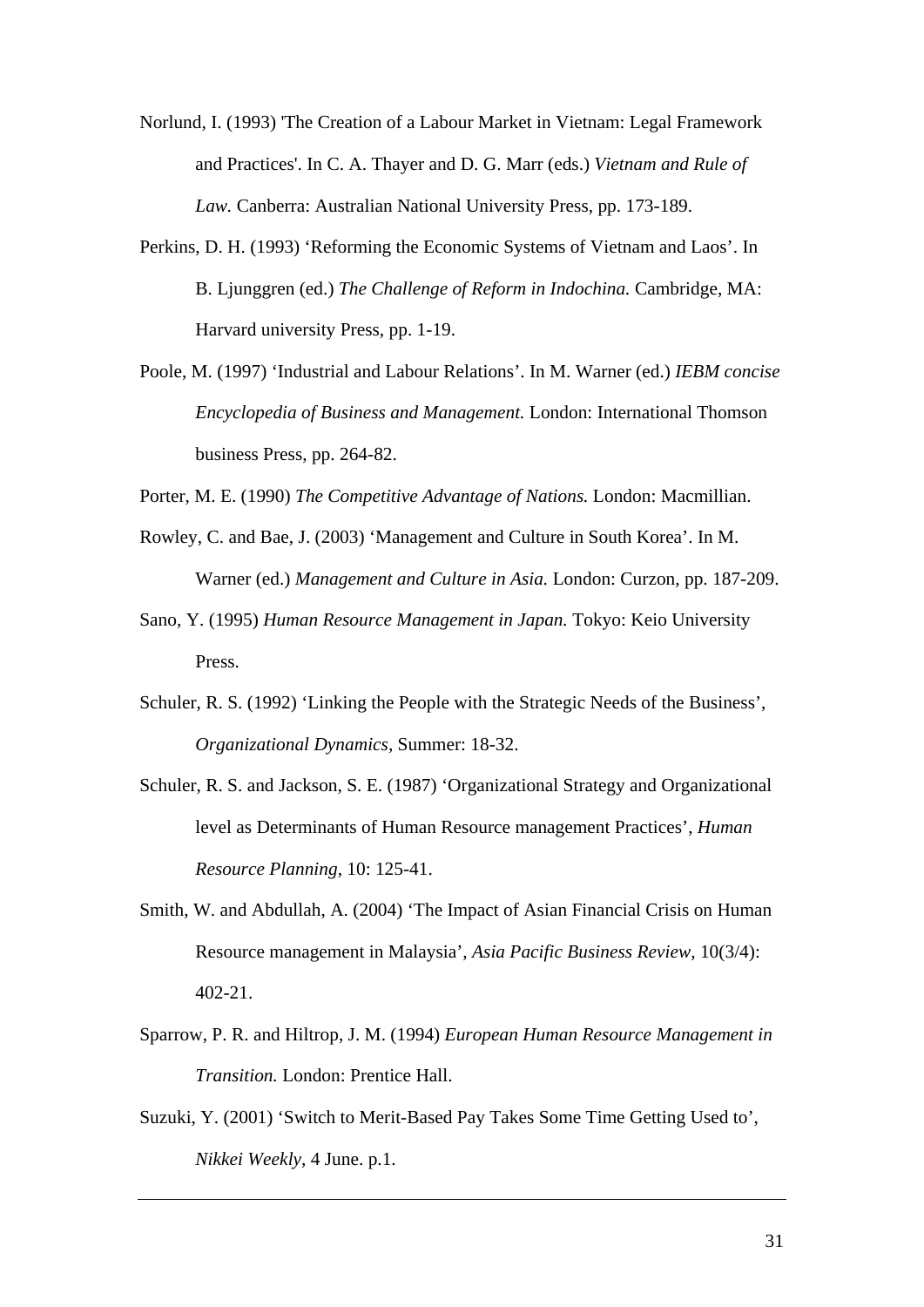- Warner, M. (1992) 'How Japanese Managers Learn', *Journal of General Management,* 17(3): 56-71.
- Warner, M. (1995) *The Management of Human Resources in Chinese Industry.*  London: Macmillan and New York: St Martin's Press.
- Warner, M. (1997) 'China's HRM in Transition: Towards Relative Convergence?' *Asia Pacific Business Review,* 3(4): 19-33.
- Warner, M. (ed.) (1999) *China's Managerial Revolution.* London: and Portland, OR: Frank Cass.
- Warner, M. (ed.) (2000) *Changing Workplace Relations in the Chinese Economy.*  London: Macmillan and New York: St Martin's Press.
- Warner, M. (2004) 'China's HRM Revisited: A Step-wise Path to Convergence?'. In C. Rowley and J. Benson (eds.) *The Management of Human Resources in the Asia Pacific Region: Convergence Reconsidered.* London: Frank Cass, pp. 15- 31.
- Warner, M. and Ng, S. H. (1999) 'Collective Contracts in Chinese Enterprises: A New Brand of Collective Bargaining under "Market Socialism"', *British Journal of Industrial Relations*, 37(2): 295-314.

Warner, M. (2005) [ed.] *Human Resource Management in China Revisited*, London: Routledge.

- Warner M, Edwards V, Polansky G, Pucko D and Zhu Y (2005) *Management in Transitional Economies: From the Berlin Wall to the Great Wall of China*. London and New York: Routledge-Curzon.
- Zhu, Y. (2002) 'Economic Reform and Human Resource Management in Vietnamese Enterprises', *Asia Pacific Business Review,* 8(3): 115-134.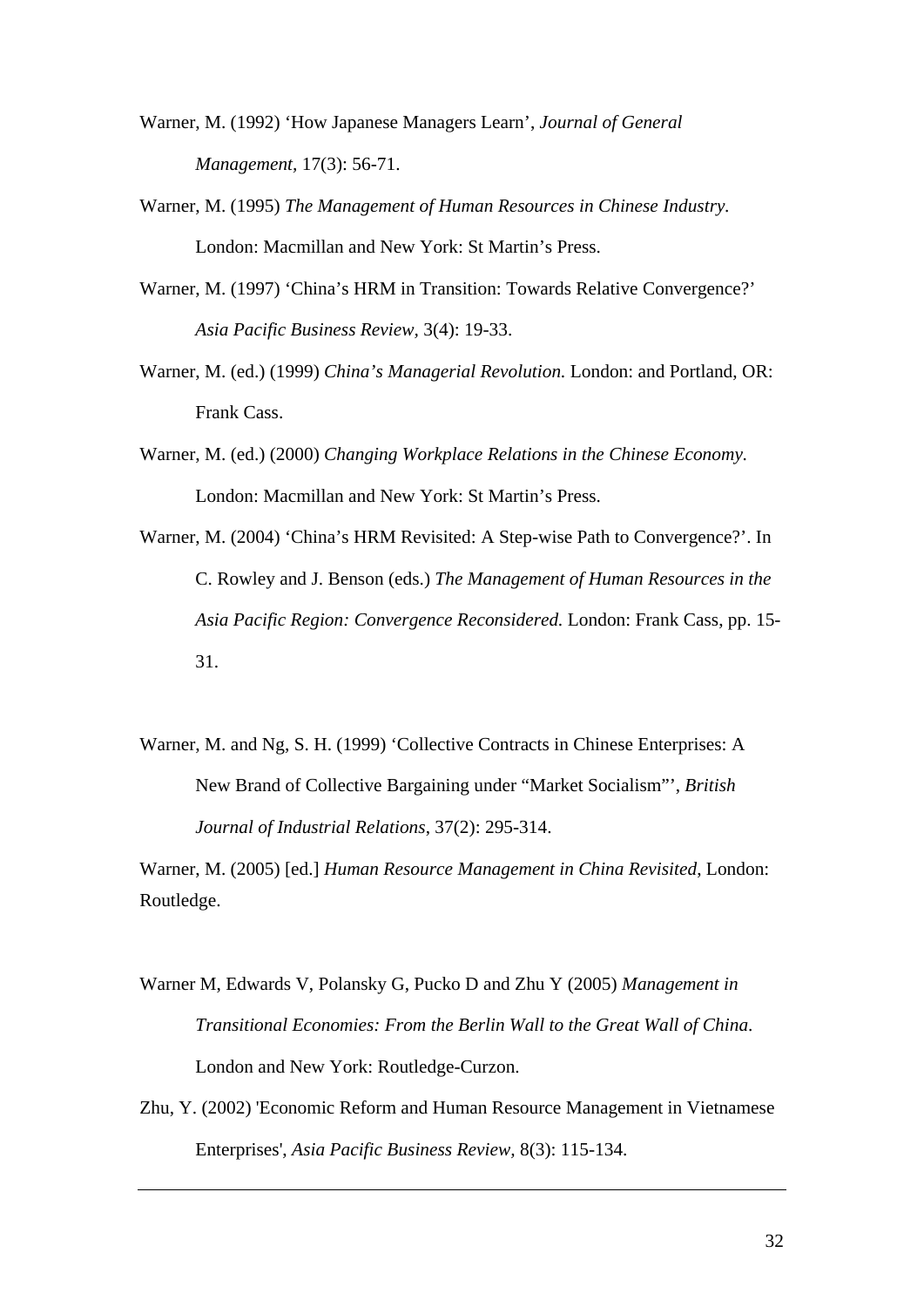- Zhu, Y. (2003) 'The Post Asian Financial Crisis: Changes in HRM in Taiwanese Enterprises', *Asia Pacific Business Review*, 9(4): 147-164.
- Zhu, Y. (2004) 'Responding to the Challenges of Globalization: Human Resource Development in Japan', *Journal of World Business*, 39(4): 337-48.
- Zhu Y (2005) 'The Asian Crisis and the Implications for Human Resource Management in Vietnam', *International Journal of Human Resource Management,* 16(7): 1262-77.
- Zhu, Y. and Fahey, S. (1999) 'The Impact of Economic Reform on Industrial Labour Relations in China and Vietnam', *Post-Communist Economies,* 11(2): 173-192.
- Zhu, Y. and Fahey, S. (2000) 'The Challenges and Opportunities for the Trade Union Movement in the Transition Era: Two Socialist Market Economies - China and Vietnam', *Asia Pacific Business Review*, 6(3&4): 282-99.
- Zhu, Y. and Warner, M. (2001) 'Taiwanese Business Strategies vis a vis the Asian Financial Crisis', *Asia Pacific Business Review*, 7(3): 139-156.
- Zhu, Y. and Warner, M. (2004a) 'HRM in East Asia'. In A. W. Harzing and J. V. Ruysseveldt (eds.) *International Human Resource Management 2nd Edition.* London: SAGE, pp.195-220.
- Zhu, Y. and Warner, M. (2004b) 'Changing Patterns of Human Resource Management in Contemporary China', *Industrial Relations Journal*, 35(4): 311-328.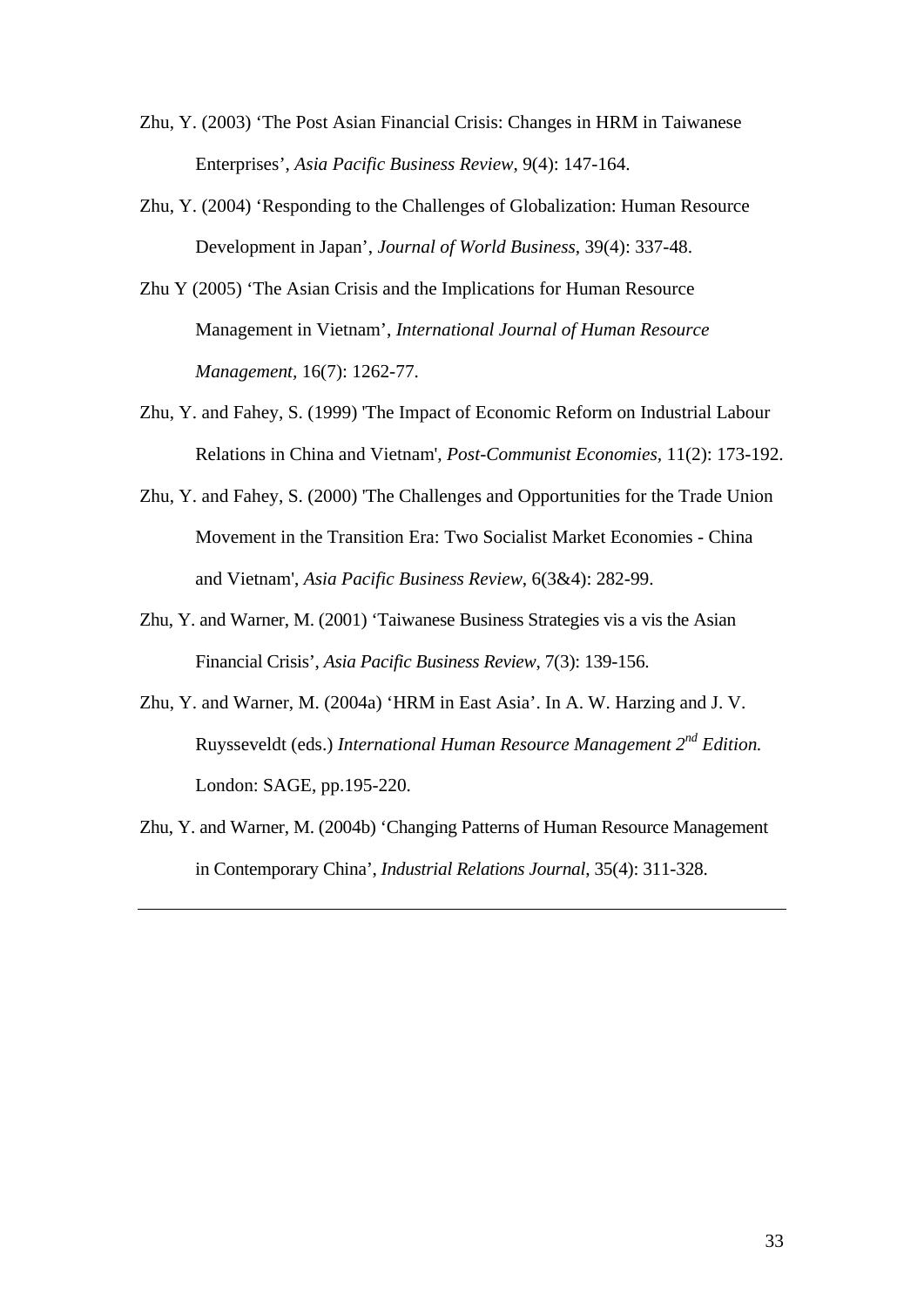| Economy  | Real GDP growth (2005) | Labour force (2005) | Labour force participation (2004) |        | Unemployment rate (2004) |
|----------|------------------------|---------------------|-----------------------------------|--------|--------------------------|
|          |                        | (000)               | Male                              | female |                          |
| China    | 9.3                    | 785,945             | 88.8                              | 79.2   | 4.3                      |
| Japan    | 2.4                    | 66,660              | 73.4                              | 48.3   | 4.7                      |
| Korea    | 3.9                    | 24,072              | 79.9                              | 59.7   | 3.4                      |
| Malaysia | 5.2                    | 10,682              | 81.4                              | 51.9   | 3.6                      |
| Taiwan   | 4.1                    | 10,127              | 76.2                              | 51.2   | 5.0                      |
| Thailand | 4.6                    | 37,119              | 89.7                              | 77.7   | 1.5                      |
| Vietnam  | 7.7                    | 44,027              | 83.5                              | 77.3   | 1.7                      |

Table 1: Real GDP growth, Labour force (aged 15-64), labour force participation and unemployment in case study economies

Source: National Statistics of China, Japan, Korea. Malaysia, ROC, and Vietnam, 2006; ADB Key Indicators 2005 and ADB Annual Report 2005.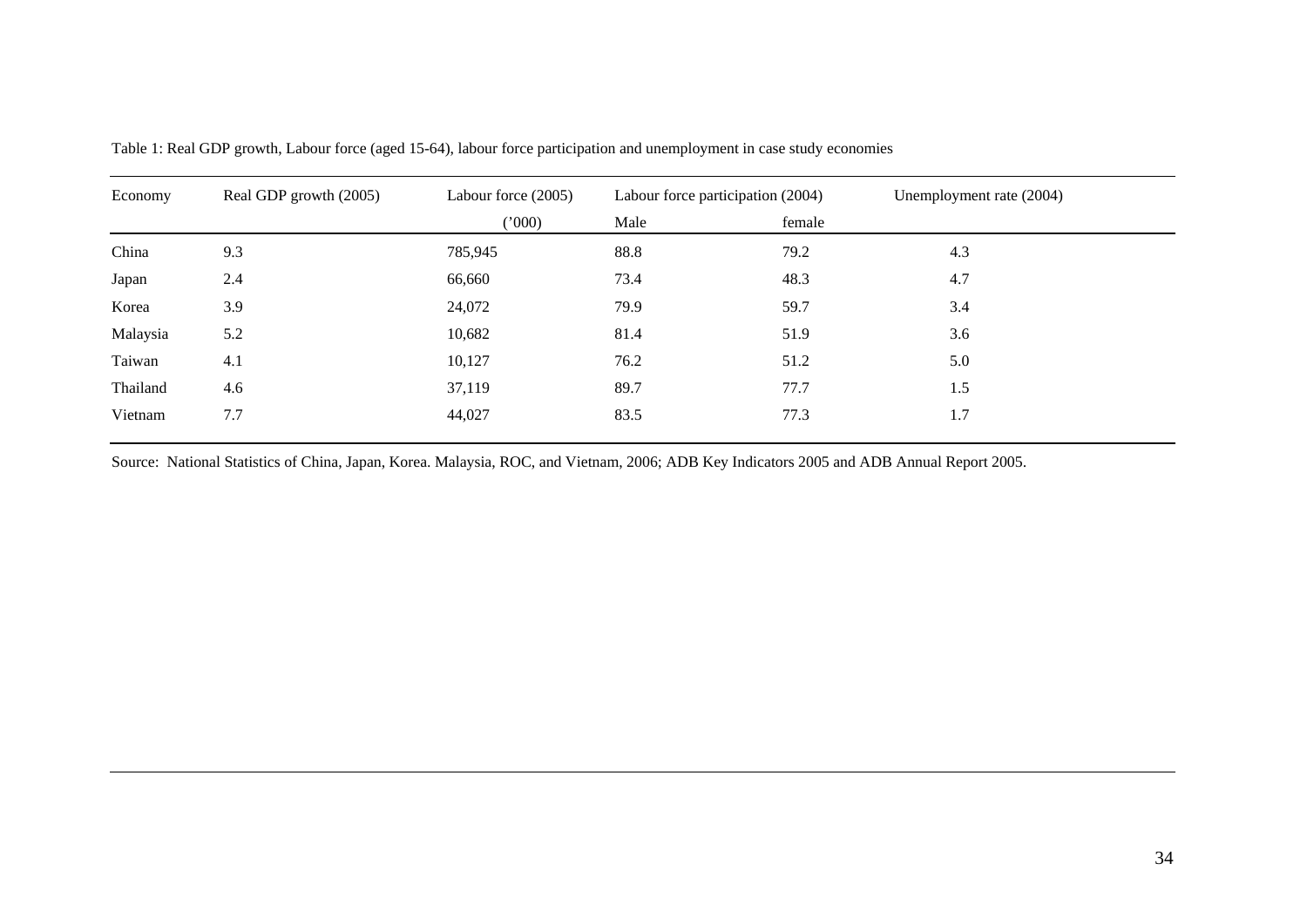| Items     |                                    | Japan          | Korea          | Taiwan         | Malaysia       | Thailand       | China          | Vietnam        | Total |
|-----------|------------------------------------|----------------|----------------|----------------|----------------|----------------|----------------|----------------|-------|
|           | <b>Existing dimensions</b>         |                |                |                |                |                |                |                |       |
|           | Group orientation                  |                |                |                |                |                |                |                |       |
|           | Common goal and value              | 5              | 5              | $\sqrt{5}$     | 5              | 5              | 5              | 5              | 35    |
|           | Group-based performance evaluation | 5              | 5              | 5              | 5              | 5              | 5              | 5              | 35    |
|           | Group-based incentives             | 5              | 5              | 5              | 4              | $\overline{4}$ | 5              | 5              | 33    |
|           | Teamwork                           | $\mathfrak{S}$ | 5              | 5              | 5              | 5              | $\overline{4}$ | 5              | 34    |
| Others    |                                    |                |                |                |                |                |                |                |       |
|           | Harmony                            | 5              | 5              | $\mathfrak{S}$ | 5              | 5              | $\overline{4}$ | 5              | 34    |
|           | Hierarchy                          | 5              | 5              | 5              | 5              | 5              | 4              | $\overline{4}$ | 33    |
|           | Information sharing                | 5              | $\overline{4}$ | $\overline{4}$ | 4              | $\overline{4}$ | $\overline{4}$ | $\overline{4}$ | 29    |
|           | Multi-skilling                     | $\overline{4}$ | $\overline{4}$ | 3              | 4              | 3              | 3              | 3              | 24    |
|           | Paternalism                        | 5              | 5              | 5              | 5              | 5              | 3              | 3              | 31    |
|           | The strong role of state           | 4              | $\overline{4}$ | $\overline{4}$ | 4              | $\overline{4}$ | 5              | 5              | 30    |
|           | Training and development           | 5              | 5              | $\overline{4}$ | 4              | $\overline{4}$ | 4              | $\overline{4}$ | 30    |
|           | Unions' influence                  | 3              | $\overline{4}$ | 3              | $\overline{2}$ | $\overline{2}$ | 3              | 3              | 20    |
| Sub-total |                                    | 36             | 36             | 33             | 33             | 32             | 30             | 31             |       |
|           | The US influence                   |                |                |                |                |                |                |                |       |
|           | Individual orientation             |                |                |                |                |                |                |                |       |
|           | Individual contract                | 4              | 4              | 4              | 4              | $\overline{4}$ | 4              | $\overline{4}$ | 28    |
|           | Individual goal and value          | 3              | 2              | 4              | 3              | $\overline{2}$ | 3              | 3              | 20    |

Table 2: The characteristics of people-management in East Asia: existing dimensions and influenced by the US and Europe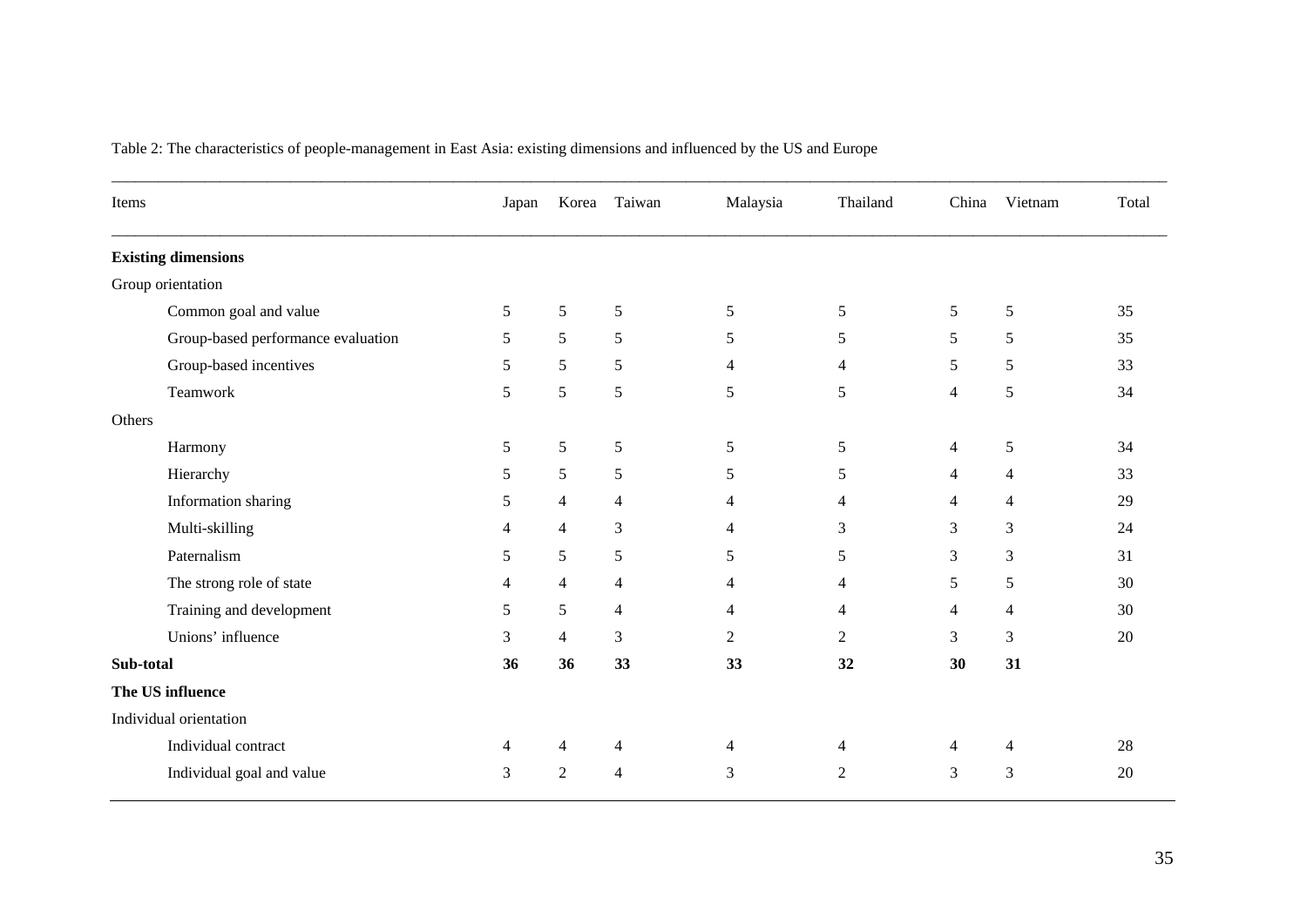|                              | Individual performance evaluation              | 3  | 3              | 4              | 3              | 3              | 3              | 3              | 22 |
|------------------------------|------------------------------------------------|----|----------------|----------------|----------------|----------------|----------------|----------------|----|
|                              | Individual pay and incentives                  | 3  | 3              | $\overline{4}$ | 3              | 3              | $\overline{c}$ | $\overline{c}$ | 20 |
|                              | Individual career development                  | 3  | 3              | 4              | 3              | 3              | 3              | 3              | 22 |
| Others                       |                                                |    |                |                |                |                |                |                |    |
|                              | Downsizing and retrenchment                    | 4  | $\overline{4}$ | $\overline{4}$ | $\overline{4}$ | $\overline{4}$ | 4              | $\overline{4}$ | 28 |
|                              | Fixed-term contract                            | 4  | 4              | 3              | 4              | 4              | 5              | 5              | 29 |
|                              | Freedom to hire and fire                       | 3  | 4              | 3              | $\overline{4}$ | 4              | 3              | 3              | 24 |
|                              | Strategic role of HRM                          | 3  | 3              | 4              | $\overline{4}$ | $\overline{4}$ | 3              | 3              | 24 |
|                              | Unitarist labour-management approach@          |    | 1              | $\overline{2}$ | 2              | 2              |                |                | 11 |
| Sub-total                    |                                                | 31 | 31             | 36             | 34             | 33             | 31             | 31             |    |
| The European influence       |                                                |    |                |                |                |                |                |                |    |
| Co-determination/partnership |                                                |    |                |                |                |                |                |                |    |
|                              | Collective negotiation and agreement           | 4  | $\overline{4}$ | $\mathfrak{Z}$ | $\overline{2}$ | $\overline{2}$ | 3              | 3              | 21 |
|                              | Workers' participation (ie. Supervisory Board) | 3  | $\mathfrak{Z}$ | 3              | 2              | 2              | 3              | 3              | 19 |
|                              | Work council/congress at firm level            | 4  | $\overline{4}$ | $\overline{2}$ | 2              | 2              | 3              | 3              | 20 |
| Others                       |                                                |    |                |                |                |                |                |                |    |
|                              |                                                |    |                |                |                |                |                |                |    |
|                              | Institutional building                         | 4  | 4              | $\overline{4}$ | 3              | 3              | 3              | 3              | 24 |
|                              | Legalistic environment                         | 4  | 4              | $\overline{4}$ | 3              | 2              | 2              | $\overline{c}$ | 21 |
|                              | Regional/international labour standardization  | 3  | 3              | 3              | 3              | 3              | 3              | 3              | 21 |

Notes:  $5 = \text{very high}$ ;  $4 = \text{high}$ ;  $3 = \text{medium}$ ;  $2 = \text{low}$ ;  $1 = \text{very low}$ .

@ We are aware that pluralistic approach does exist among unionized organizations in the US, but they are minority.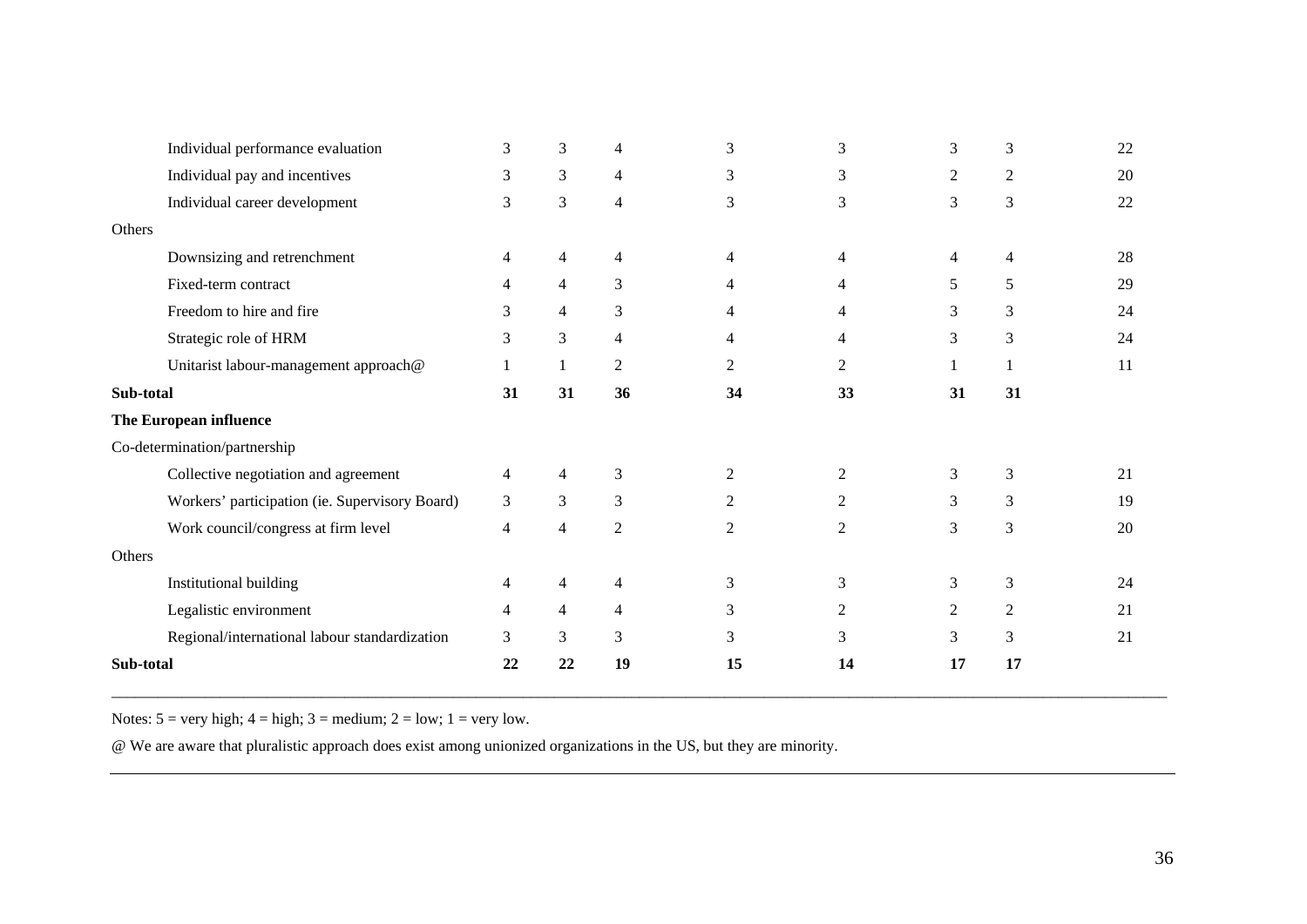Source: Benson and Debroux, 2004; Bae and Rowley, 2001; Smith and Abdullah, 2004; Lawler and Atmiyanandana, 2004; Ding *et al*, 2002; Warner *et al*, 2005a; Zhu, 2002, 2003, 2004, 2005.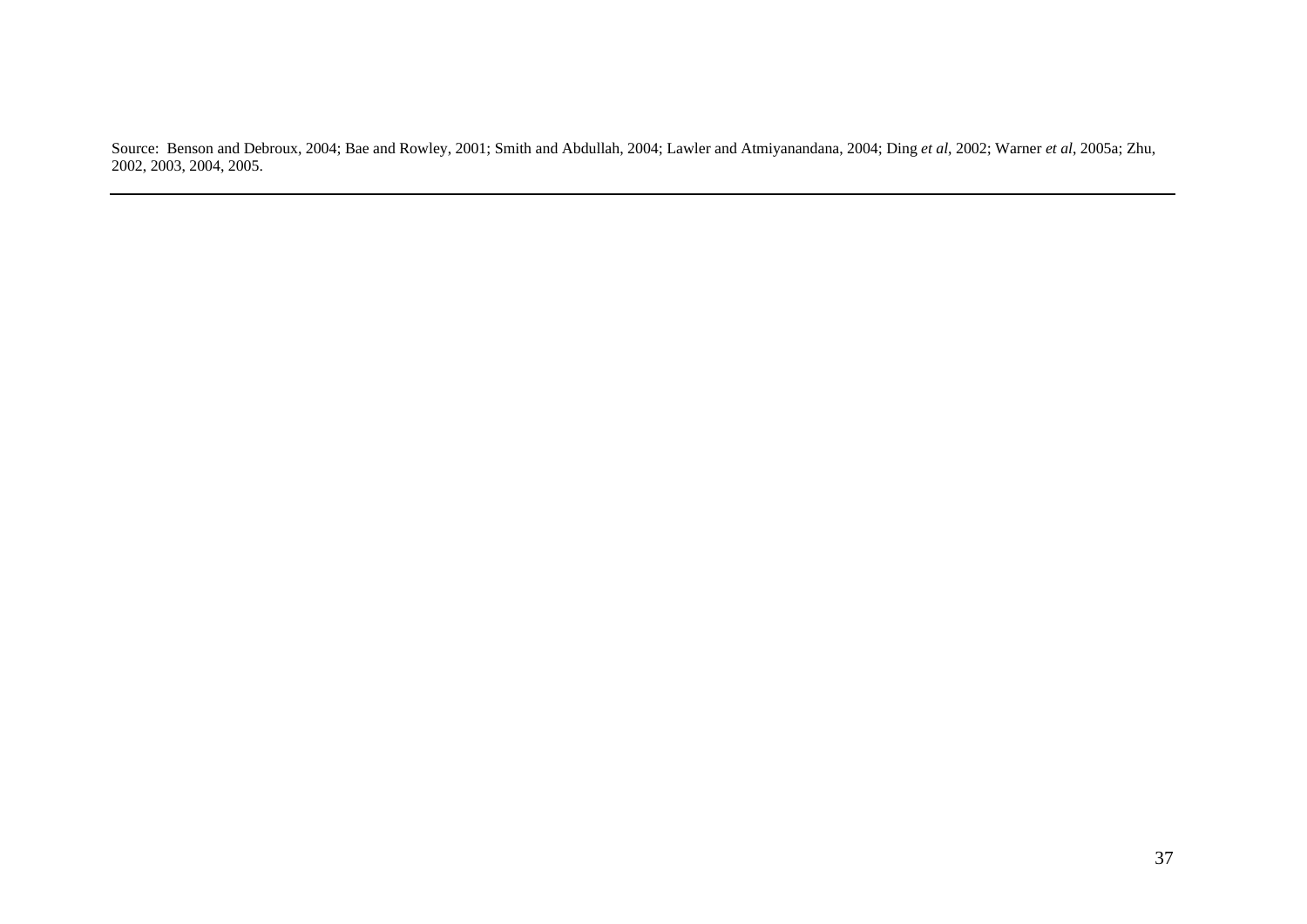Table 3: The changes of people-management system in East Asia: factors and time

| Cases    | Changes                                          | Factors                                                   | Time       |
|----------|--------------------------------------------------|-----------------------------------------------------------|------------|
| Japan    | 1) introducing flexible HR systems               | 1) economic recession & changing State policy             | since 1992 |
|          | 2) more merit-based approach                     | 2) mismatching HRM & business needs                       |            |
|          | 3) emphasizing new HRD strategies                | 3) changing attitudes of young employees                  |            |
| Korea    | 1) recruiting competencies                       | 1) the Asian Crisis                                       | since 1997 |
|          | 2) reinforcing competencies                      | 2) strategic choice                                       |            |
|          | 3) retaining competencies                        | 3) State policy $\&$ institutional influence              |            |
|          | 4) replacing competencies                        |                                                           |            |
| Taiwan   | 1) adopting international standardized HRM       | 1) industrial restructuring, relocation & MNCs' influence | late 1990s |
|          | 2) more flexible HR systems                      | 2) low economic growth $\&$ relatively high unemployment  |            |
| Malaysia | 1) more 'hard' HRM with remaining 'soft' element | 1) the Asian Crisis                                       | since 1997 |
|          | 2) more flexible HR systems                      | 2) economic restructuring $&$ foreign capital influence   |            |
|          |                                                  | 3) changing State policy & institutional environment      |            |
| Thailand | 1) introducing 'HPWS'                            | 1) the Asian Crisis                                       | since 1997 |
|          | 2) more performance-based pay                    | 2) reforming law and management systems                   |            |
|          | 3) adopting 'core-peripheral' workforce          | 3) foreign capital influence                              |            |